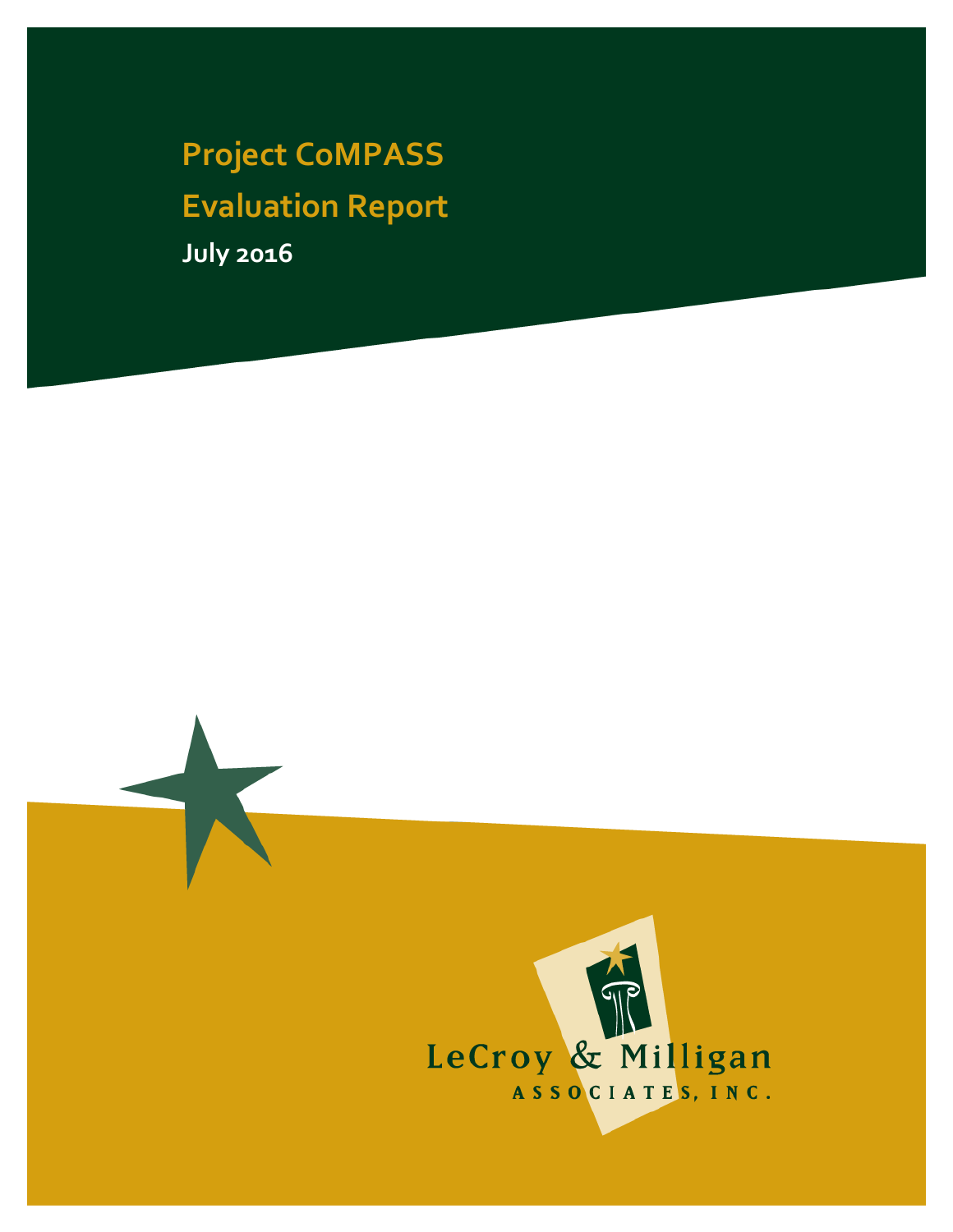### **Project CoMPASS Evaluation Report July 2016**

#### **Submitted to:**

Flowing Wells Unified School District 1556 W. Prince Rd. Tucson, AZ 85705 Ph: (520) 696-8800 Fax: (520) 690-2400 [www.flowingwellsschools.org](http://www.flowingwellsschools.org/)

#### **Submitted by:**

LeCroy & Milligan Associates, Inc. 2002 N. Forbes Blvd. Suite 108 Tucson, AZ 85745 Ph: (520) 326-5154 Fax: (520) 326-5155 [www.lecroymilligan.com](http://www.lecroymilligan.com/)



#### **Acknowledgments:**

The evaluation team for this project would like to thank Michael Perkins, Project Director, and Kevin Stoltzfus, Project Co-PI and Assistant Superintendent of Flowing Wells Unified School District, for their extensive efforts in implementing Project CoMPASS and guidance with the evaluation. The evaluation team also thanks the project's instructional team, Jason Aubrey and Rebecca McGraw from the University of Arizona, for their participation in collecting evaluation data. The evaluation team includes Steven Wind, Ph.D., Jenny McCullough Cosgrove, MSW, Sonia Cota-Robles. Ph.D., JD., Michele Schmidt, MPA, and Eloina Cardenas.

#### **About LeCroy & Milligan Associates:**

Founded in 1991, LeCroy & Milligan Associates, Inc. is a consulting firm specializing in social services and education program evaluation and training that is comprehensive, research-driven and useful. Our goal is to provide effective program evaluation and training that enables stakeholders to document outcomes, provide accountability, and engage in continuous program improvement. With central offices located in Tucson, Arizona, LeCroy & Milligan Associates has worked at the local, state and national level with a broad spectrum of social services, criminal justice, education and behavioral health programs.

#### **Suggested Citation:**

LeCroy & Milligan Associates, Inc. (2016). *Project CoMPASS Evaluation Report*. Tucson, AZ: Author.

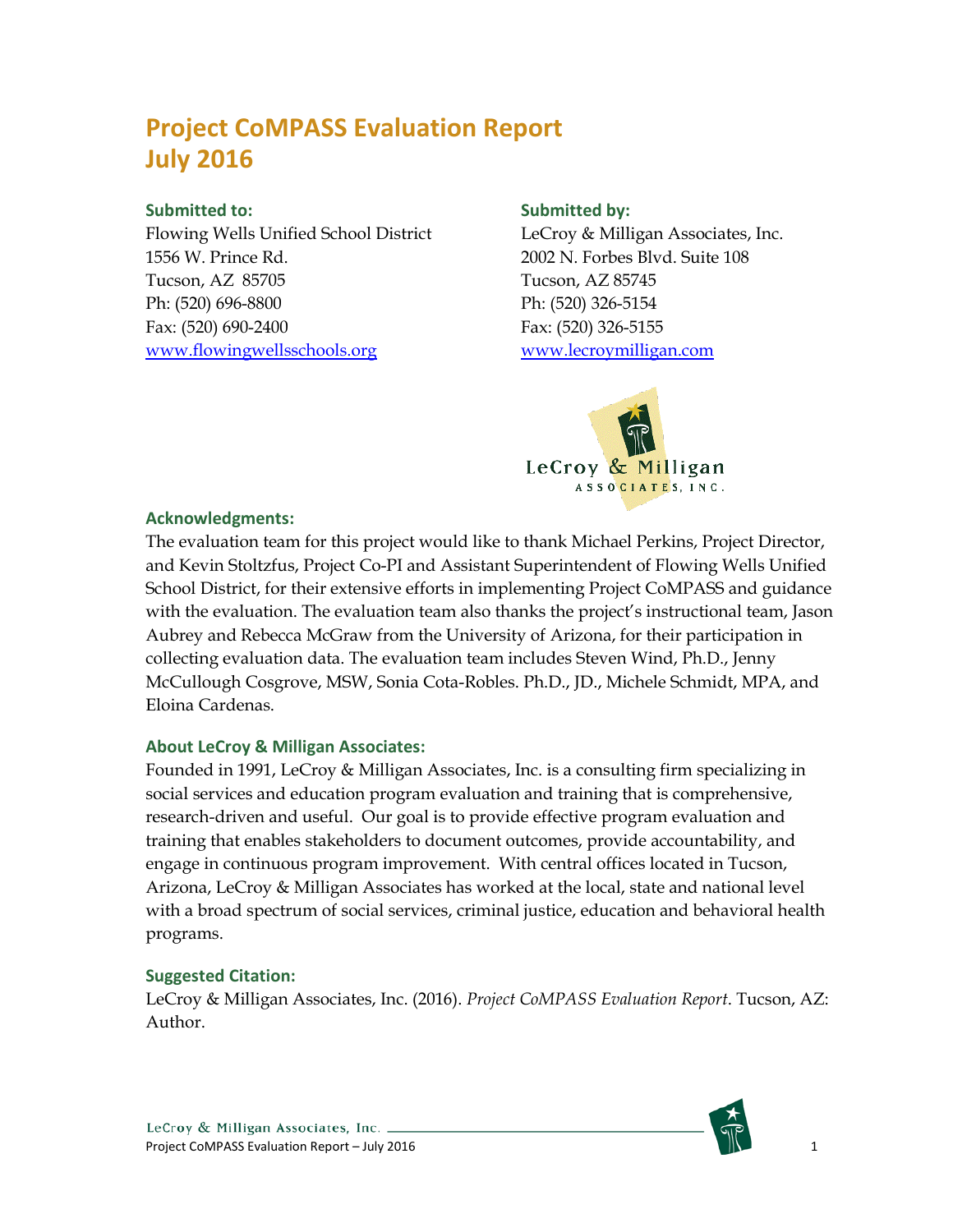# **Report Contents**

| Teacher Perceptions of Student Reaction to Use of New Instructional Strategies21 |
|----------------------------------------------------------------------------------|
|                                                                                  |

### **List of Exhibits**

| Exhibit 2. Number of Experimental and Control Group Teachers by District and |  |
|------------------------------------------------------------------------------|--|
|                                                                              |  |
|                                                                              |  |
|                                                                              |  |
|                                                                              |  |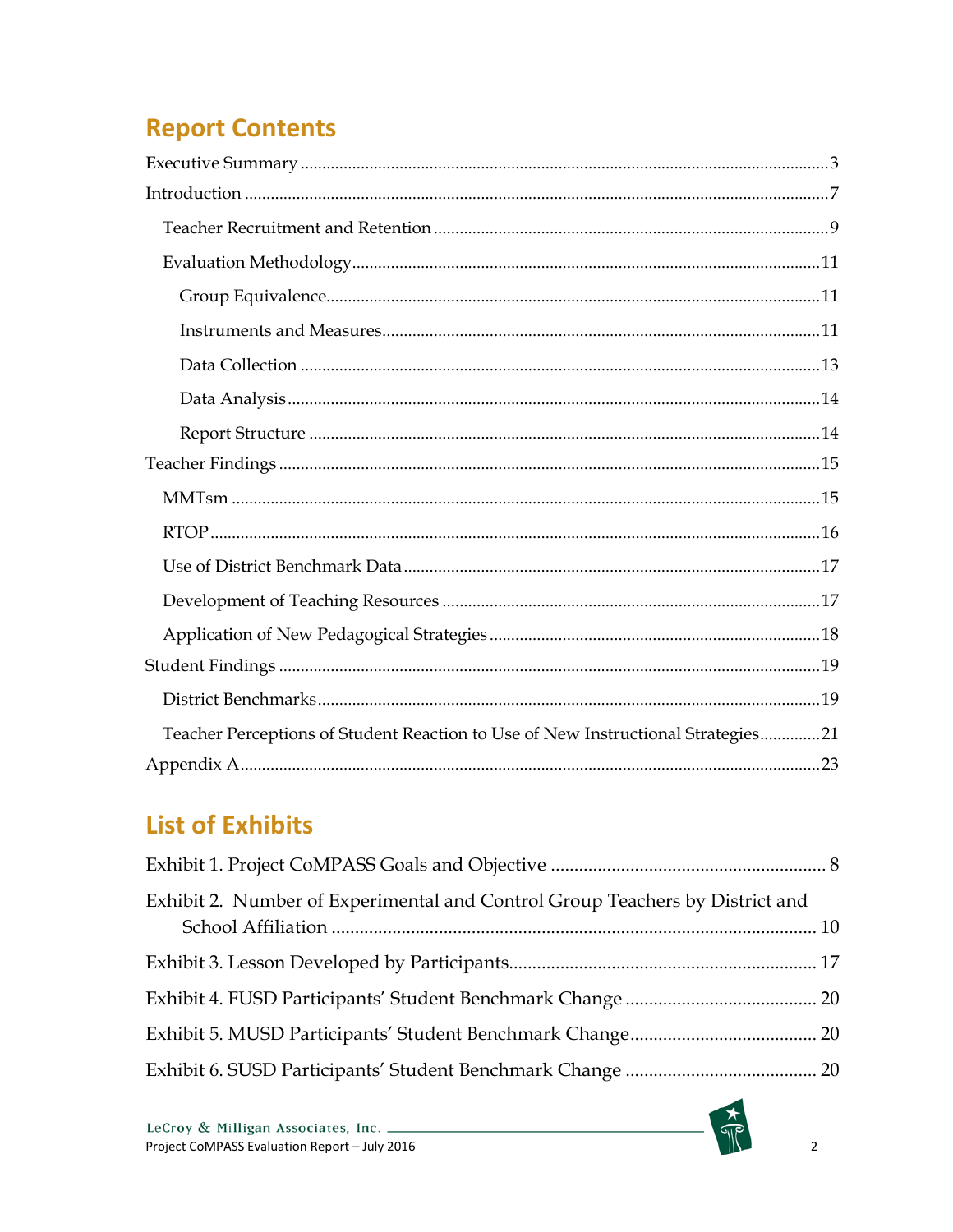# <span id="page-3-0"></span>Executive Summary

Flowing Wells Unified School District (FUSD), in partnership with Marana Unified School District (MUSD) and Sahuarita Unified School District (SUSD), was awarded a Mathematics and Science Partnership (MSP) Grant by the Arizona Department of Education to provide professional development to mathematics teachers in grades 7-12. The consortium named its professional development effort Project CoMPASS (Conceptual Mathematics Partnership for Arizona's Secondary Students). The three school districts in the consortium had identified a need for high quality mathematics-focused professional development based on student achievement results. The overarching focus of the professional development was on pedagogical practices to develop students' conceptual understanding and unpack misconceptions, which aligns with the emphasis in the Arizona College and Career Ready Standards on problem solving and mathematical practices.

FUSD, acting as the lead agency in the project, coordinated the recruitment of teachers. The project's co-directors held meetings with assistant superintendents from all three districts, at which they provided a flyer with information about Project CoMPASS and requested that the assistant superintendents meet with the teachers in the math departments of their districts' middle and high schools to encourage participation. FUSD followed up with the contact made by the assistant superintendents with recruitment e-mails to all middle and high school math teachers. When a sufficient number of control teachers was not recruited from the three partnering districts in this manner, the project sought out the participation of another district with similar socio economic demographics. The project was able to identify and obtain the cooperation of Amphitheater Unified School District, using the same recruitment methods as had been used at the three original partnering districts.

Using these strategies, the project was able to recruit a convenience sample of 33 teachers as participants (referred to in this report as "experimental teachers") and 31 teachers to be in a control group. Twenty-nine of the experimental teachers completed at least 90% of the professional development, for an 88% retention rate. On average, the experimental teachers completed 100.3 of the 104 hours of professional development provided. Thirty of the thirty-one control group teachers completed the project, for a 97% retention rate for the control group.

The experimental teachers taught a total of 3,221 students, 1,920 middle school students and 1,301 high school students.

The following narrative highlights the key findings of the evaluation for each of the project's goals and objectives.

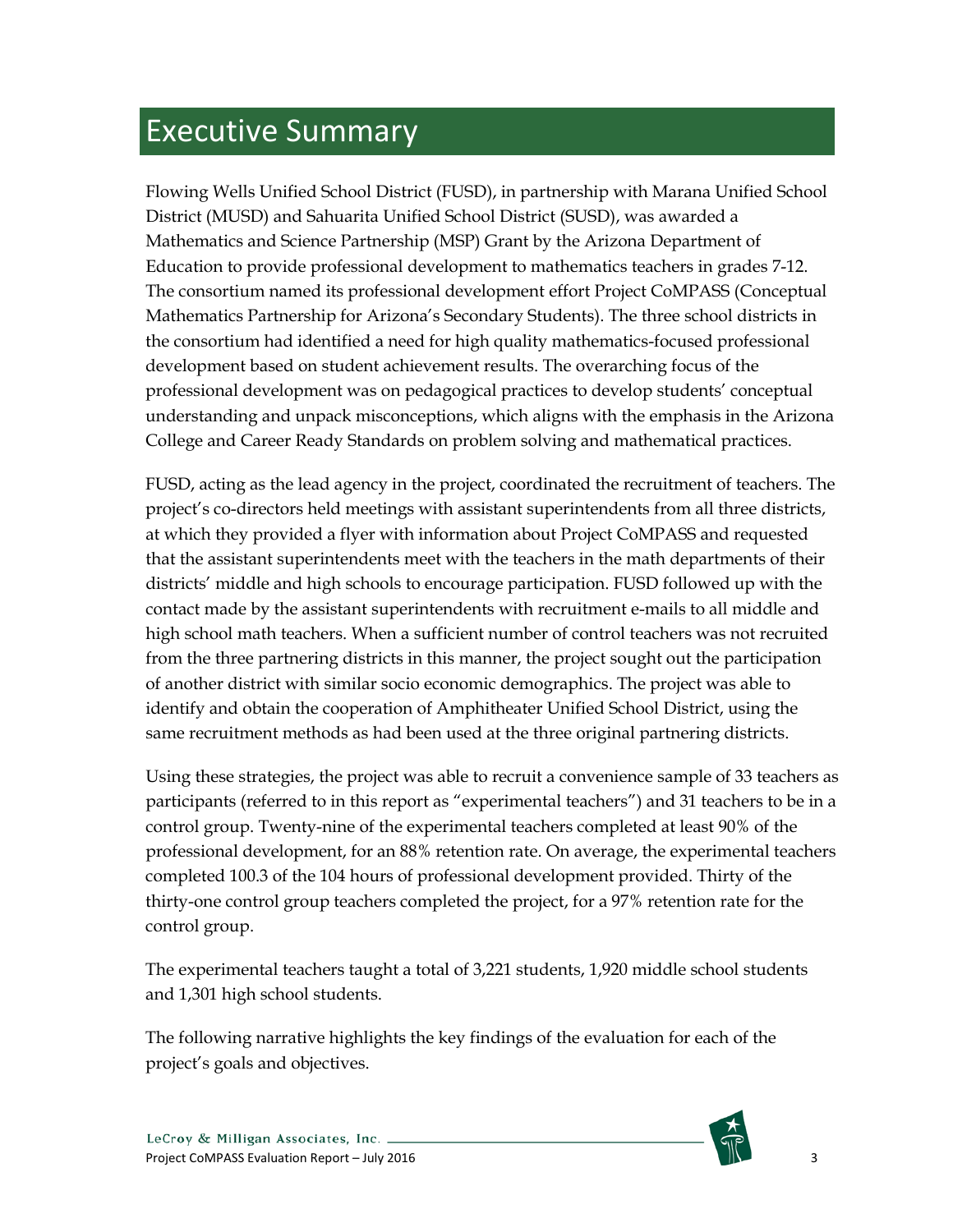#### **Goal 1: Develop a cadre of highly competent teachers of grade 7-12 mathematics.**

**Objective 1.1**: By April 29, 2016, all participating teachers will demonstrate at least 10% growth in their mathematical content knowledge, as measured by an approved teacher content assessment (such as the Mathematical Meanings for Teaching secondary mathematics instrument, or MMTsm).

**Finding:** 52% of participating teachers who completed the professional development achieved a 10% growth in their mathematical content knowledge, as evidenced by a change in their MMTsm score, falling short of the target for all participants to achieve such growth.

**Objective 1.2**: By April 29, 2016, all participating teachers will demonstrate at least 10% growth in their propositional pedagogic knowledge, as measured by ratings on the "Content - Procedural Pedagogic Knowledge" subscale on the Reformed Teaching Observation Protocol (RTOP).

**Finding:** 58% of participating teachers achieved a 10% or greater increase in their propositional pedagogic knowledge, as measured by ratings on the Content - Procedural Pedagogic Knowledge subscale, falling short of the target for all participants to achieve such growth.

#### **Goal 2: Improve student achievement in mathematics in participating teachers' classrooms.**

**Objective 2.1**: By April 29, 2016 (pending availability of scores), students in participating teachers' classrooms will demonstrate a 10% increase in the percentage who score proficient (Meets or Exceeds) on the 2016 AzMERIT state assessment compared to the 2015 AzMERIT state assessment. Each student's 2016 score will be compared against his or her 2015 score.

**Finding:** AzMERIT data were not obtained, precluding reporting on whether this objective was met. Following the completion of the project, the project's co-directors and ADE staff overseeing the MSP program collaboratively decided that AzMERIT data would not serve as an appropriate measure of student outcomes because there were questions as to whether the data are valid and reliable. Specifially, it was the first time students took this assessment, it was quite diffent from AIMS, and it was administered in different ways (paper and by computer). Additionally, student motivation for the AzMERIT likely was low given that the high-stakes graduation requirement associated with the former AIMS test had been removed for AzMERIT. Finally, it wold have been difficult to obtain AzMERIT scores from partner districts in a timely fashion because scores were to be released during the summer break.

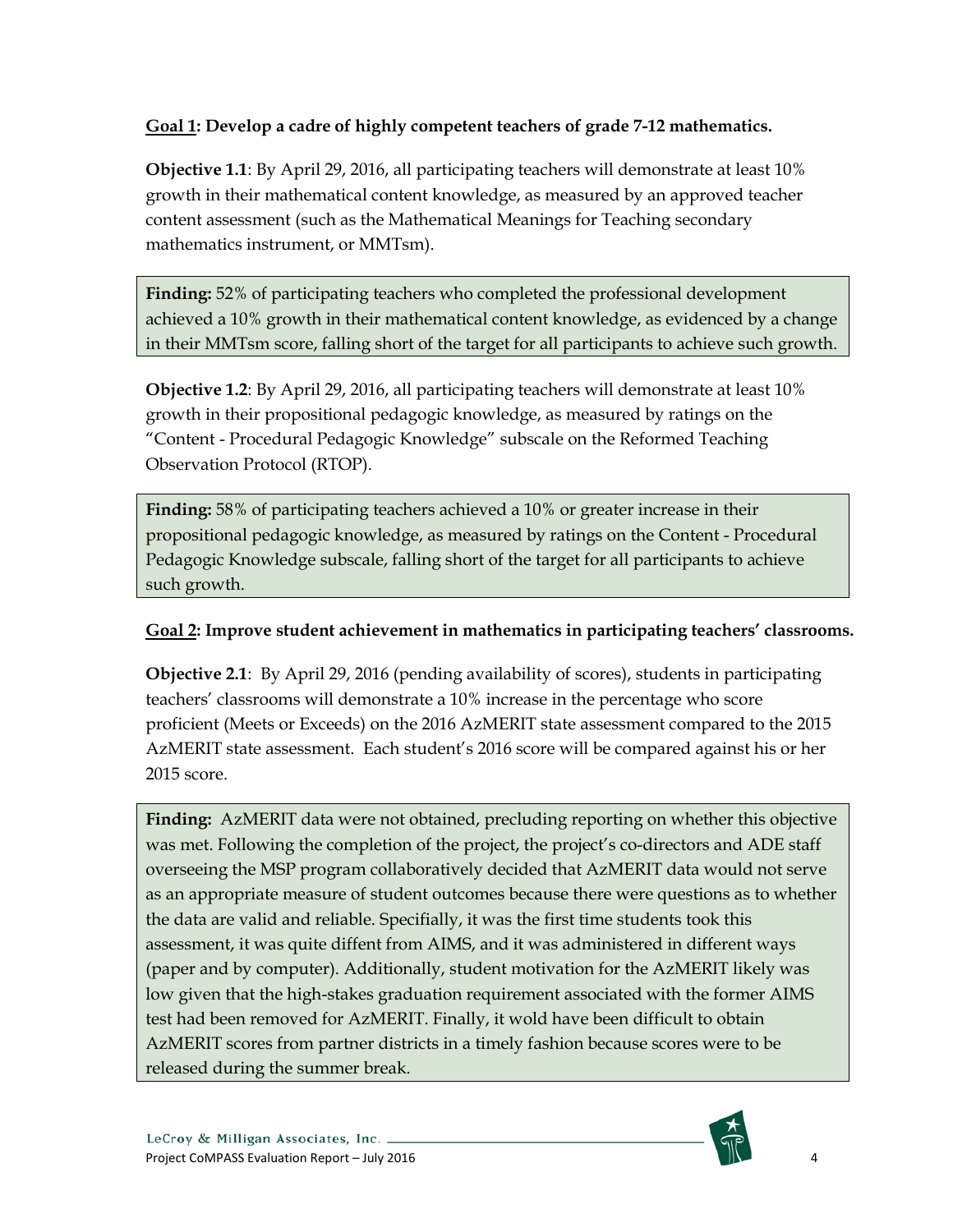**Objective 2.2**: By April 29, 2016, students in participating teachers' classrooms will demonstrate a 10% increase in the percentage who score proficient (Meets or Exceeds) on 2016 district/school benchmark assessments compared to 2015 benchmark assessments.

**Finding:** Only aggregate (i.e., average) benchmark data were available for participants' students, making it impossible to assess change in the percent of students who scored proficient on the benchmarks. Moreover, all districts did not use the same benchmarks and scores for the same subject for 2015 and 2016, and data were only available for 20 experimental teachers. The results of the limited analysis possible do not support a finding that the professional development contributed to an increase in student benchmark scores.

#### **Goal 3: Improve teachers' ability to frequently monitor the learning of all students and adjust instruction to better meet their needs.**

**Objective 3.1**: By April 29, 2016, all participating teachers will demonstrate at least 10% growth in their ability to implement formative, in-class assessments and to provide appropriate instruction as measured by ratings on the "Classroom Culture - Communicative Interactions" subscale on the RTOP.

**Finding:** 58% of participating teachers achieved a 10% or greater increase in their propositional pedagogic knowledge, as measured by ratings on the Classroom Culture - Communicative Interactions subscale, falling short of the target for all to achieve such growth.

**Objective 3.2**: By April 29, 2016, all participating teachers will use district benchmark assessment results to adjust curriculum and instruction.

**Finding:** FWUSD's middle school and high school math departments, which included all Project CoMPASS participants, met following each round of benchmarks to analyze results and determine next steps. However, teachers' made limited adjustments to their curricula and instruction due to a sense of urgency to move forward to completion of those curricula. Data are not available on how SUSD and MUSD participants made use of district benchmark data.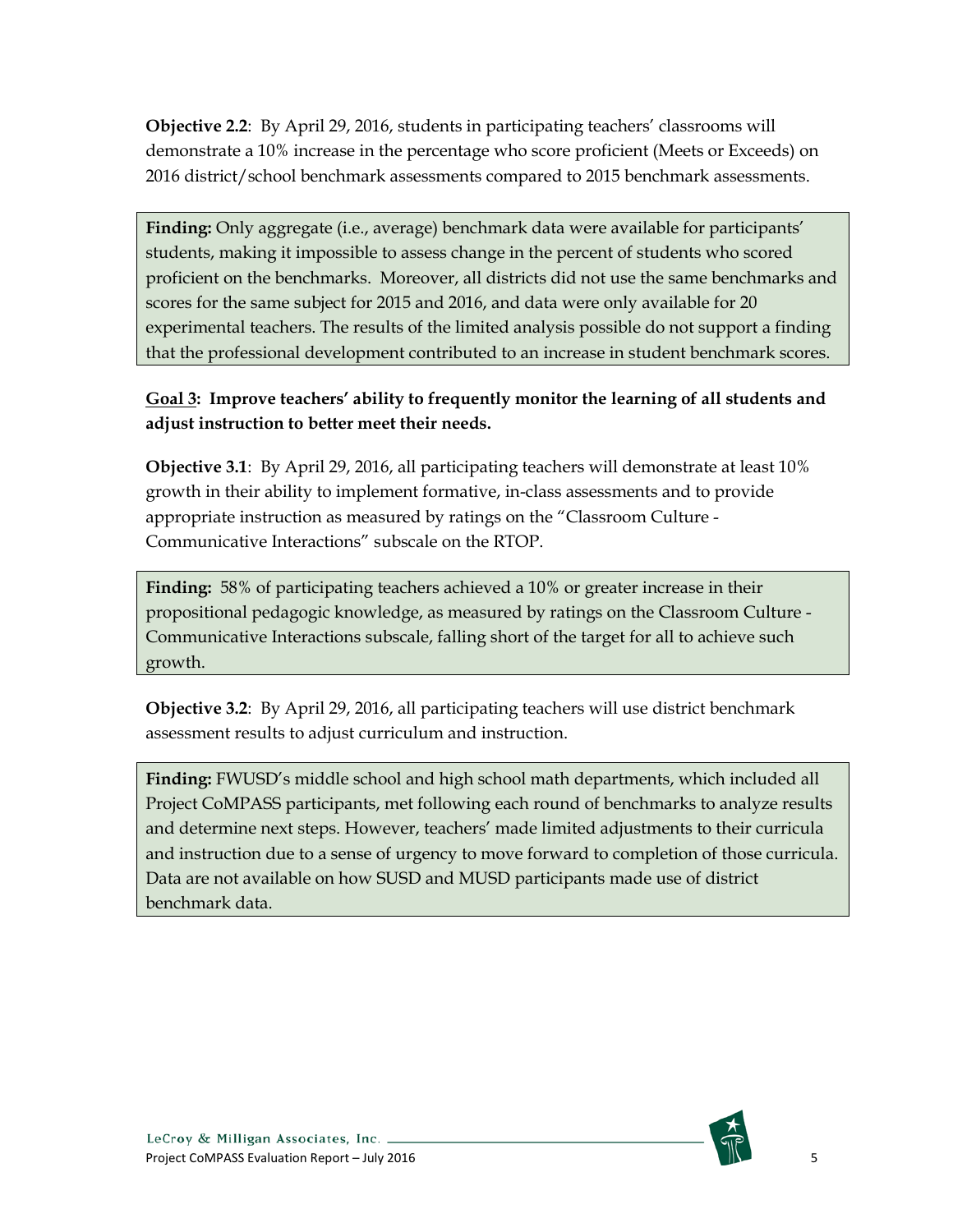#### **Goal 4: Develop professional development resources to be shared with other educators through an online environment.**

**Objective 4.1**: By April 29, 2016, all participating teachers will have developed supporting activities, lessons, and formative assessments congruent to the mathematical content addressed throughout the professional development; each participating grade level or course will have developed at least 10 lessons and supporting assessments and posted all resources in a shared online environment.

**Finding:** Participants developed 50 lessons with supporting activities and formative assessments which an instructor posted on the projects Google Group site. The teachers developed lessons for Grade 7, Grade 8, Algebra 1, Geometry, and Algebra 2/Pre-calculus.

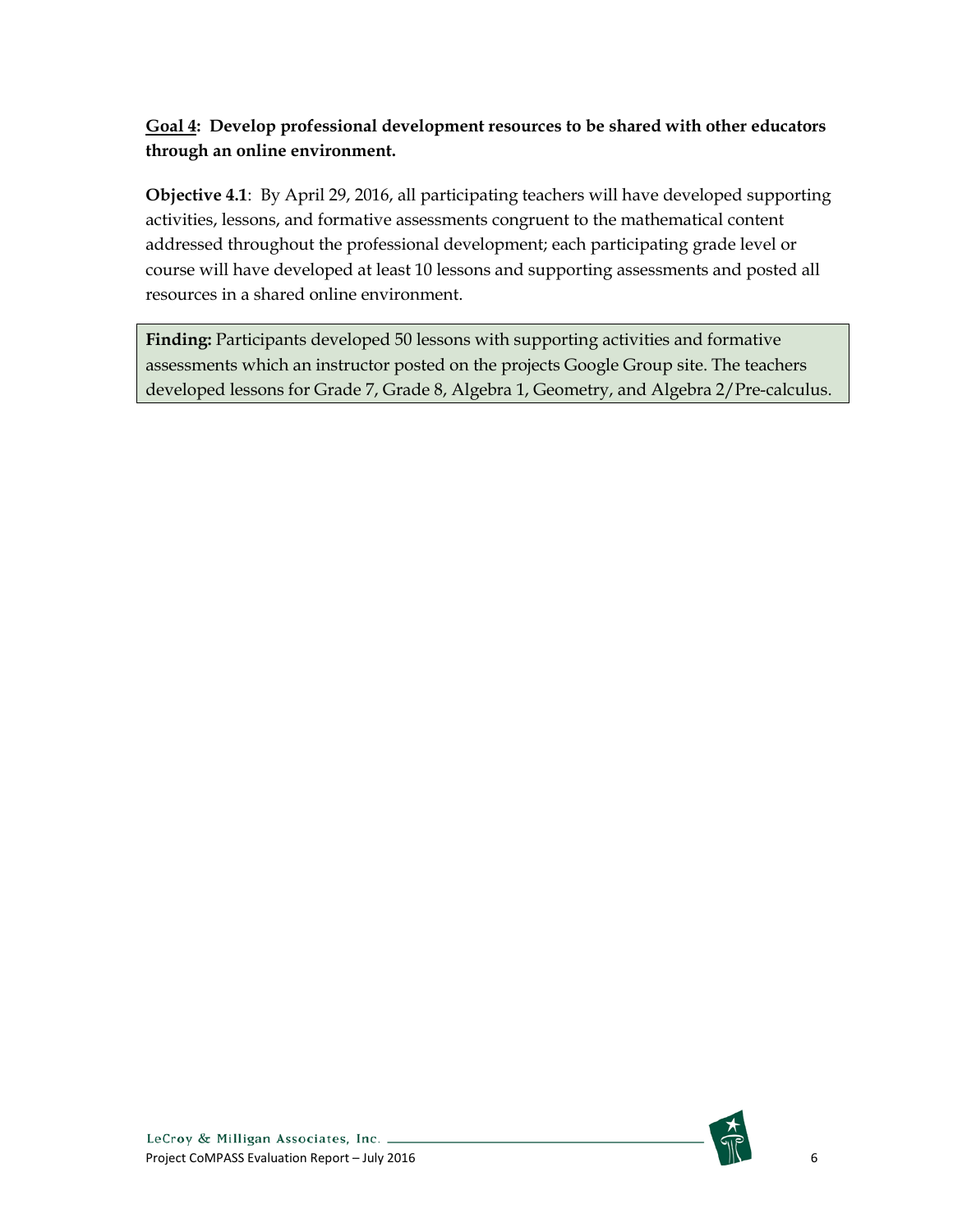# <span id="page-7-0"></span>Introduction

Flowing Wells Unified School District (FUSD) partnered with Marana Unified School District (MUSD) and Sahuarita Unified School District (SUSD) to form a consortium to implement a Mathematics and Science Partnership (MSP) Grant professional development project for mathematics teachers in grades 7-12. The consortium named this work Project CoMPASS (Conceptual Mathematics Partnership for Arizona's Secondary Students). Each of the three school districts in the consortium had identified a need for high quality mathematics-focused professional development based on student achievement results. The districts had experienced high failure rates by students in high school level algebra courses and only one of the eleven participating schools achieved the 2014 Annual Measurable Objectives (AMOs) in mathematics. Results of first semester benchmarks for 2014-2015 conducted with the ATI Galileo platform benchmarks also demonstrated inconsistent achievement of the grade-level AMOs in some participating schools. Analysis of the 2014 AIMS results at the Strand and Concept level provided additional insights into students' areas of weakness and suggested potential areas for focus during teacher professional development.

During the preliminary planning phase of the project, the districts surveyed middle and high school teachers to gain additional information about professional development needs. However, the overarching focus of the professional development was on pedagogical practices to develop students' conceptual understanding and to unpack misconceptions, which align with the emphasis in the Arizona College and Career Ready Standards on problem solving and mathematical practices.

Dr. Kevin Stoltzfus, Assistant Superintendent of FUSD, and Michael Perkins, the FUSD math specialist, served as co-directors of the project. The University of Arizona served as the Institute of Higher Learning for the project, with Dr. Cody Patterson providing mathematics content instruction and Dr. Rebecca McGraw providing mathematics pedagogy instruction. Dr. Jason Aubry joined the project when Dr. Patterson took a position at another university. Project CoMPASS had four goals, each having one to two objectives, which are shown in Exhibit 1.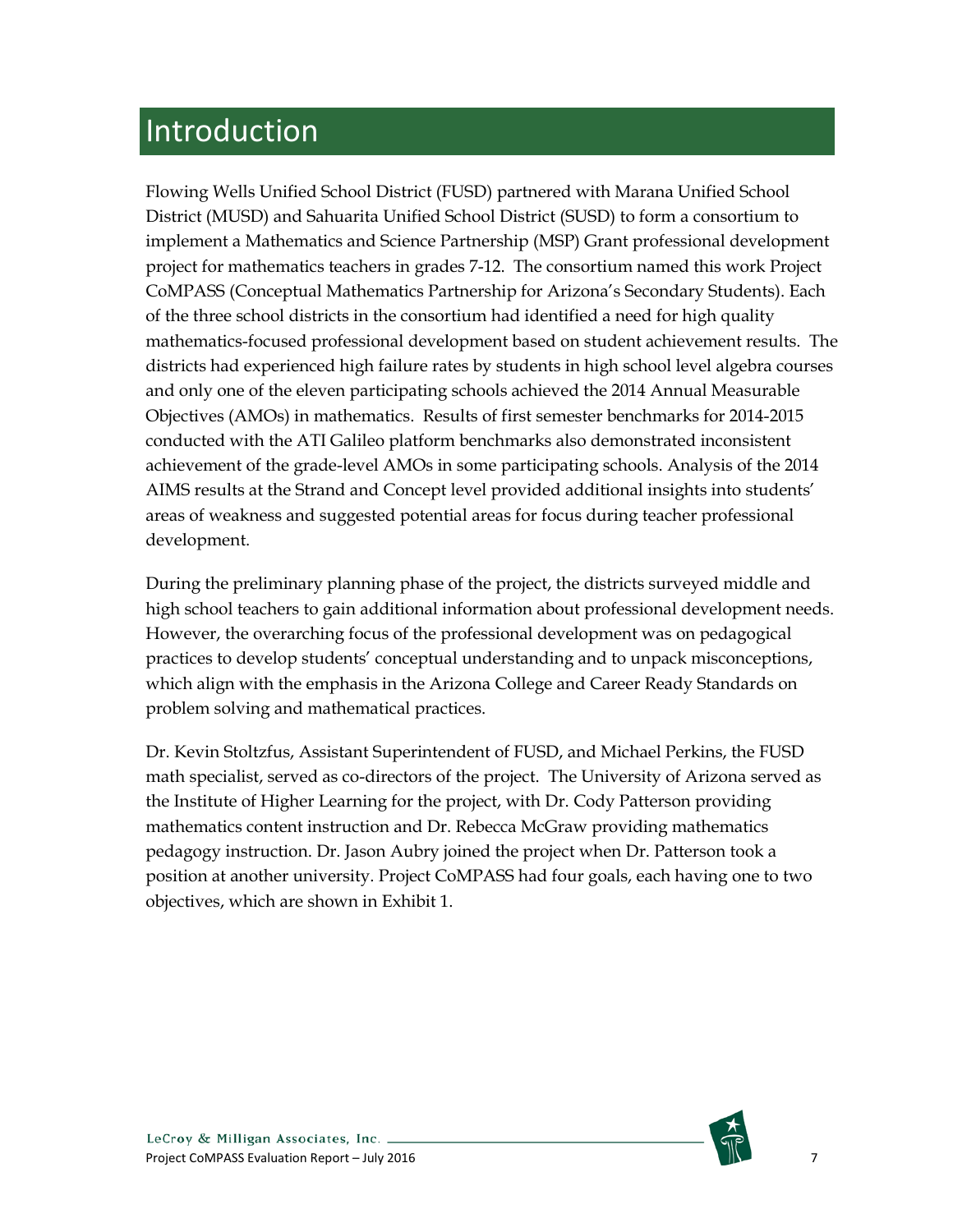<span id="page-8-0"></span>Exhibit 1. Project CoMPASS Goals and Objective

| Goal                                                                                                                                                | <b>Objective</b>                                                                                                                                                                                                                                                                                                                                                                                                           |
|-----------------------------------------------------------------------------------------------------------------------------------------------------|----------------------------------------------------------------------------------------------------------------------------------------------------------------------------------------------------------------------------------------------------------------------------------------------------------------------------------------------------------------------------------------------------------------------------|
| Goal 1: Develop a cadre of<br>highly competent teachers of<br>grade 7-12 mathematics.                                                               | Objective 1.1: By April 29, 2016, all participating teachers will<br>demonstrate at least 10% growth in their mathematical content<br>knowledge, as measured by an approved teacher content<br>assessment (such as the Mathematical Meanings for Teaching<br>secondary mathematics instrument or MMTsm).                                                                                                                   |
|                                                                                                                                                     | Objective 1.2: By April 29, 2016, all participating teachers will<br>demonstrate at least 10% growth in their propositional pedagogic<br>knowledge, as measured by ratings on the "Content - Procedural<br>Pedagogic Knowledge" subscale on the Reformed Teaching<br>Observation Protocol (RTOP).                                                                                                                          |
| Goal 2: Improve student<br>achievement in mathematics<br>in participating teachers'<br>classrooms.                                                  | Objective 2.1: By April 29, 2016 (pending availability of scores),<br>students in participating teachers' classrooms will demonstrate a<br>10% increase in the percentage who score proficient (Meets or<br>Exceeds) on the 2016 AzMERIT state assessment compared to the<br>2015 AzMERIT state assessment. Each student's 2016 score will be<br>compared against his or her 2015 score.                                   |
|                                                                                                                                                     | Objective 2.2: By April 29, 2016, students in participating teachers'<br>classrooms will demonstrate a 10% increase in the percentage who<br>score proficient (Meets or Exceeds) on 2016 district/school<br>benchmark assessments compared to 2015 benchmark assessments.                                                                                                                                                  |
| Goal 3: Improve teachers'<br>ability to frequently monitor<br>the learning of all students<br>and adjust instruction to<br>better meet their needs. | Objective 3.1: By April 29, 2016, all participating teachers will<br>demonstrate at least 10% growth in their ability to implement<br>formative, in-class assessments and to provide appropriate<br>instruction as measured by ratings on the "Classroom Culture -<br>Communicative Interactions" subscale on the Reformed Teaching<br><b>Observation Protocol (RTOP).</b>                                                 |
|                                                                                                                                                     | Objective 3.2: By April 29, 2016, all participating teachers will use<br>district benchmark assessment results to adjust curriculum and<br>instruction.                                                                                                                                                                                                                                                                    |
| Goal 4: Develop<br>professional development<br>resources to be shared with<br>other educators through an<br>online environment.                     | Objective 4.1: By April 29, 2016, all participating teachers will<br>have developed supporting activities, lessons, and formative<br>assessments congruent to the mathematical content addressed<br>throughout the professional development; each participating grade<br>level or course will have developed at least 10 lessons and<br>supporting assessments and posted all resources in a shared online<br>environment. |

Following the completion of the project, the Project CoMPASS co-directors and Arizona Department of Education (ADE) staff overseeing the MSP program collaboratively decided that AzMERIT data would not serve as an appropriate measure of student outcomes (see Objective 2.1). This decision was made for several reasons. First, it was unclear whether the

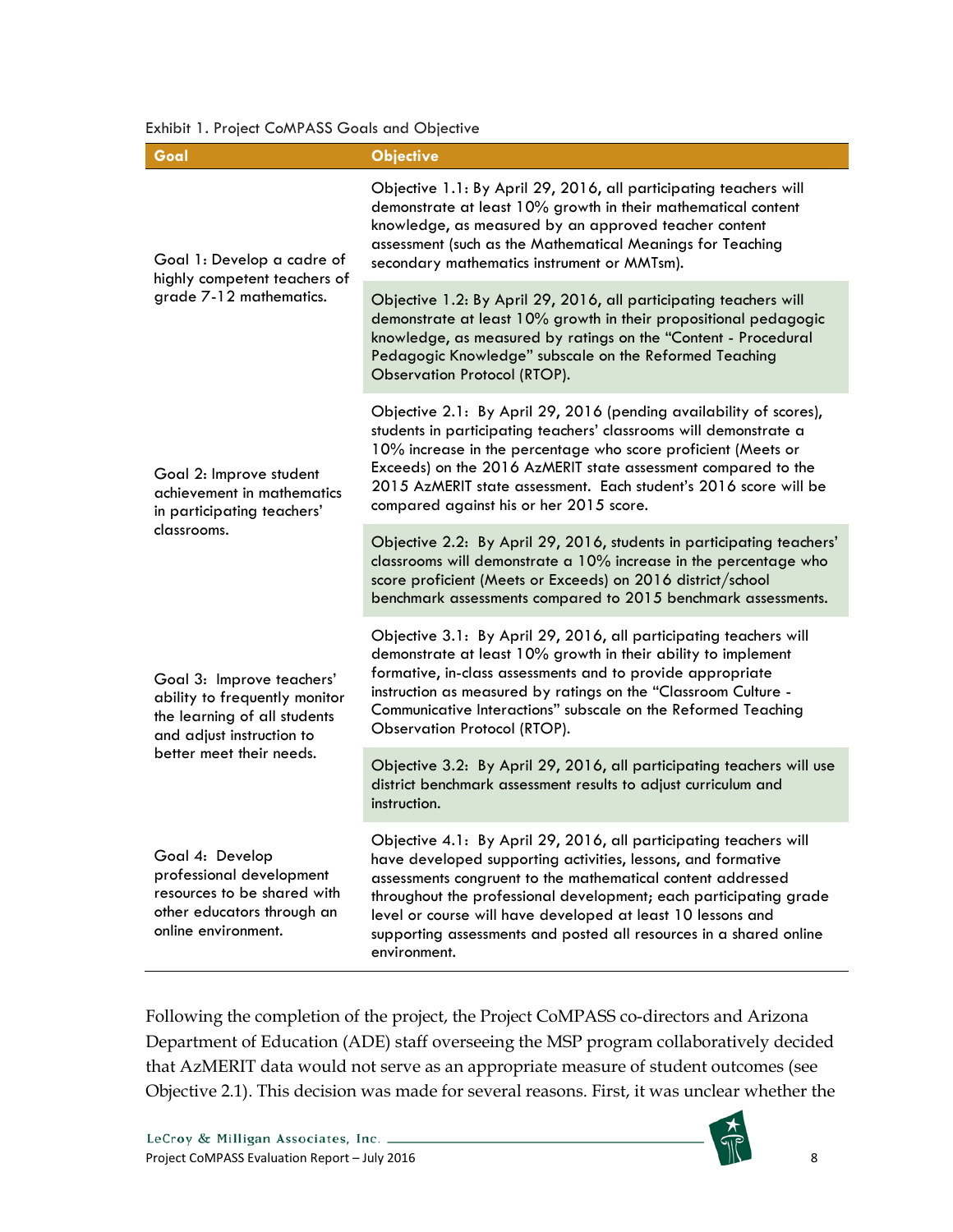2015 AzMERIT was valid and reliable. This school year was the first time students had taken the test, which was fundamentally different from the previous state assessment (AIMS). Students at different schools took different versions of the AzMERIT: some students completed the test on paper, while others took a computer-based version of the test. Additionally, student motivation for the AzMERIT likely was low given that the highstakes graduation requirement associated with the former AIMS test had been removed for AzMERIT. Finally, the late availability of the 2016 AzMERIT scores also contributed to the decision to use other student outcome measures. The AzMERIT scores would not be available until June 6, 2016, making it difficult to obtain scores from partner districts in a timely fashion during the summer break.

### <span id="page-9-0"></span>**Teacher Recruitment and Retention**

FUSD, acting as the lead agency in the project, coordinated the recruitment of teachers. The project's co-directors held meetings with assistant superintendents from all three districts. At these meetings, assistant superintendents received an informational flier about Project CoMPASS and were requested to meet with teachers in the math departments of their districts' middle and high schools to encourage participation in the project. FUSD followed up with the contact made by the assistant superintendents with recruitment e-mails to all middle and high school math teachers.

The project utilized a quasi-experimental matched treatment and control group study design. Teachers in the experimental group were offered a stipend upon completion of professional development; teachers in the control group received a different level of stipend based on having a completed pre- and post- content assessment and a classroom observation. Recruitment of a sufficient number of control teachers within the three districts proved to be difficult. The project overcame this challenge by recruiting teachers for the control group from the Amphitheater Unified School District (AUSD), a district with similar socioeconomic, racial, and ethnic demographics as the treatment group districts. The original convenience sample consisted of 33 experimental group teachers and 31 control group teachers. Exhibit 2 shows the number of participant and control group teachers by district and school.

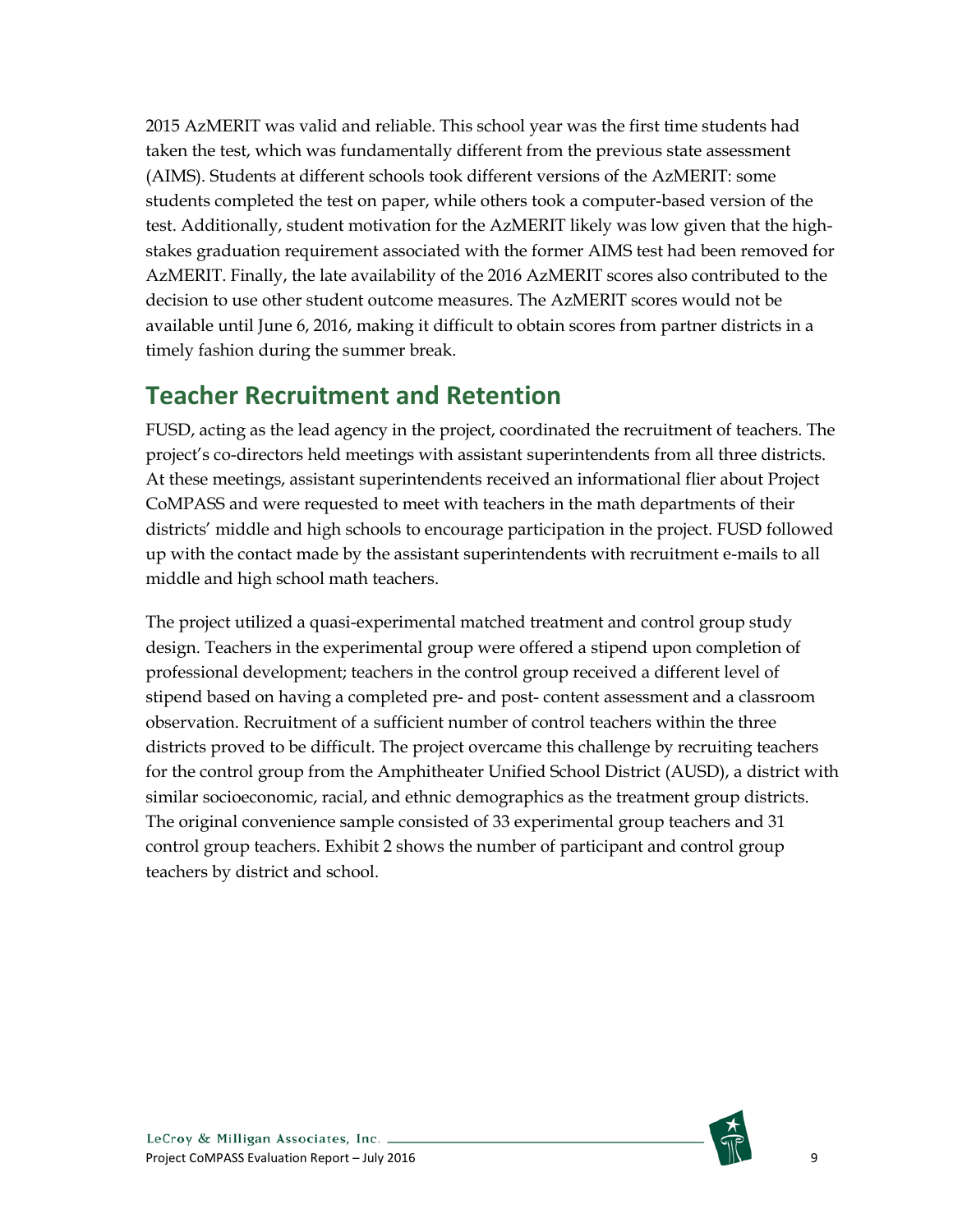|                                                        | <b>School</b>                                          | <b>Number of Teachers</b>    |                  |
|--------------------------------------------------------|--------------------------------------------------------|------------------------------|------------------|
| <b>District</b>                                        |                                                        | <b>Experimental</b><br>Group | Control<br>Group |
|                                                        | Flowing Wells High School                              | 7                            | 5                |
| <b>Flowing Wells Unified</b><br><b>School District</b> | Flowing Wells Junior High School                       | 6                            | 3                |
|                                                        | Sentinel Peak High School                              | 0                            | 1                |
|                                                        | Marana High School                                     | 3                            | 1                |
|                                                        | Marana Middle School                                   | 2                            | 5                |
| <b>Marana Unified School</b><br><b>District</b>        | Marana Career and Technical High<br>(MCAT) High School |                              | 0                |
|                                                        | Mountain View High School                              | 3                            | $\overline{2}$   |
|                                                        | Tortolita Middle School                                | 6                            | 0                |
| Sahuarita Unified                                      | Anza Trail School                                      | $\overline{2}$               | O                |
| <b>School District</b>                                 | Sahuarita Middle School                                | 3                            | 1                |
|                                                        | Amphitheater High School                               | 0                            | 7                |
| <b>Amphitheater Unified</b><br><b>School District</b>  | Amphitheater Middle School                             | 0                            | 4                |
|                                                        | La Cima Middle School                                  | 0                            | $\overline{2}$   |
| Total                                                  |                                                        | 33                           | 31               |

<span id="page-10-0"></span>Exhibit 2. Number of Experimental and Control Group Teachers by District and School Affiliation

Project completion for the experimental group teachers was defined as having completed at least 90% or 93.6 hours of the 104 hours of professional development provided. Based on this definition, 29[1](#page-10-1) of the 33 experimental teachers recruited completed the project, for an 88% completion rate and 12% attrition rate. On average, the experimental group completed 100.3 hours of professional development.

Completion for control group teachers was defined as having completed both a pre- and post- content assessment. The control group had a 97% retention rate and 3% attrition rate[2](#page-10-2). One control group teacher left later in the project due to a scheduling conflict.

 $\overline{a}$ 



<span id="page-10-1"></span> $1$  While four experimental group teachers did not complete at least 90% of the professional development, two came close by completing 88% (92.0 hours).

<span id="page-10-2"></span><sup>2</sup> Two control teachers dropped out very early in the project, before ID numbers were even assigned to teachers, and were therefore not counted as recruited or included in completion or attrition rate computations.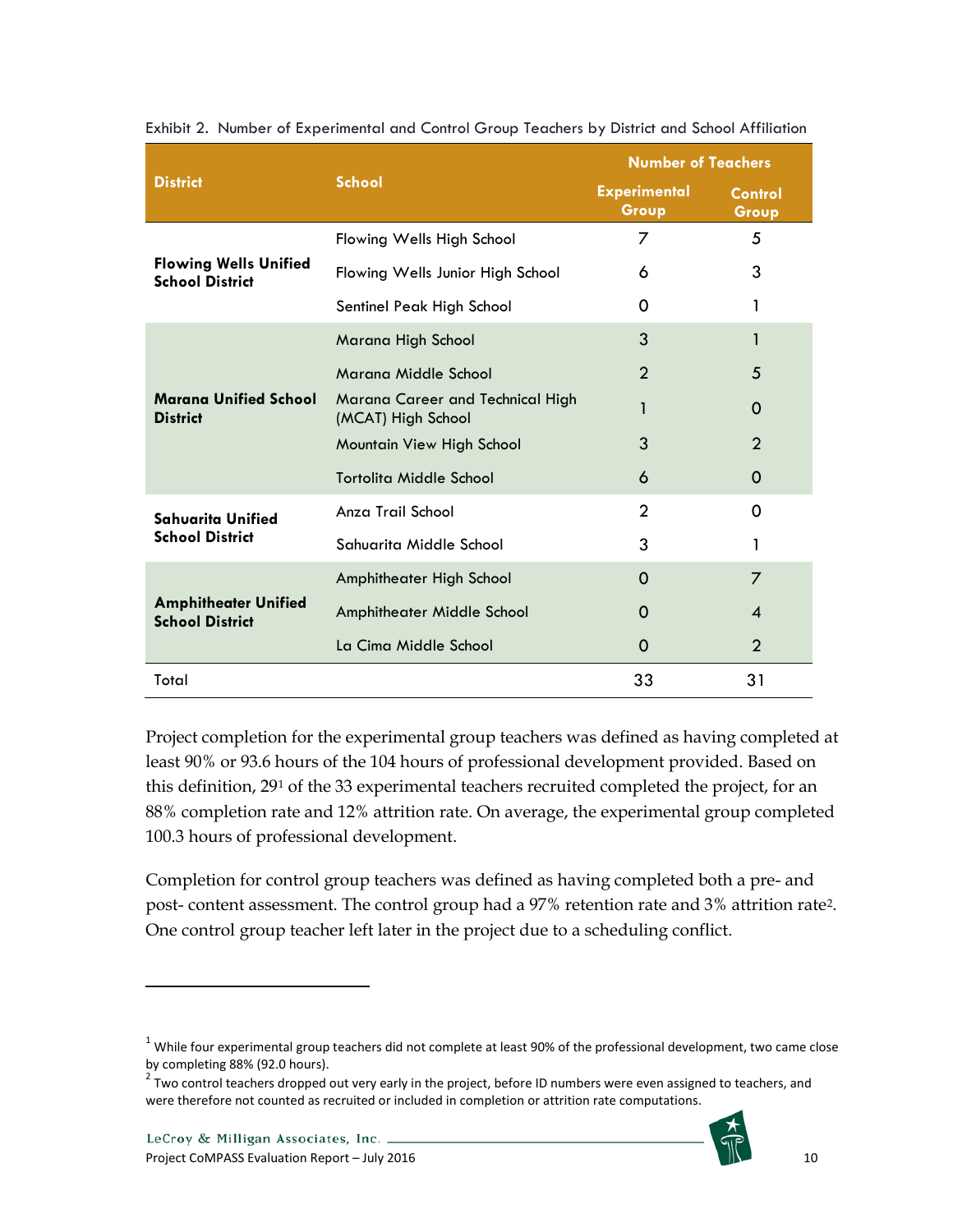The overall attrition rate for the project is based on the combined number of teachers that left both groups. Five teachers in total dropped out of the project, for an overall attrition rate of 8%.

### <span id="page-11-0"></span>**Evaluation Methodology**

#### <span id="page-11-1"></span>**Group Equivalence**

The project collected basic demographic data from recruited treatment and control group teachers. The evaluation team assessed the baseline equivalency of these two groups, comparing them by age, gender, grades teaching, years of teaching experience, and whether they held a math-related degree. Chi square analysis found no significant differences between the groups, indicating the two groups were well matched on these variables.

#### <span id="page-11-2"></span>**Instruments and Measures**

Utilizing a pre/post quasi-experimental design, experimental and control group teachers were compared by: measures of content and propositional pedagogic knowledge (Goal 1); student achievement (Goal 2); teaching skills (Goal 3); and developed teaching resources (Goal 4). Three instruments described below were used to gather data on the project's impact on teachers. Additionally, the data used to measure student achievement is also described below.

#### *Content Knowledge*

The Mathematical Meanings for Teaching Secondary Mathematics (MMTsm) is a 44 item diagnostic instrument that assesses the mathematical meanings with which teachers operate. The MMTsm organizes diagnostic items according to nine constructs: Covariation; Function (General Concept); Functions as Models; Function Notation; Frames of Reference; Magnitude; Proportionality; Rate of Change; and Structure.

#### *Teaching Skill*

The Reformed Teacher Observation Protocol (RTOP) consists of five 5-item subscales that measure the degree to which certain student-centered engaged learning practices are present in a classroom. The five subscales are: Lesson Design and Implementation; Propositional Knowledge; Procedural Knowledge; Communicative Interactions; Student/Teacher Relationships; and Lesson Design and Implementation. Each item is scored from 0 to 4, for a maximum total score of 100 for 25 items. The project's objectives related to two of the subscales: Procedural Knowledge and Communicative Interactions.

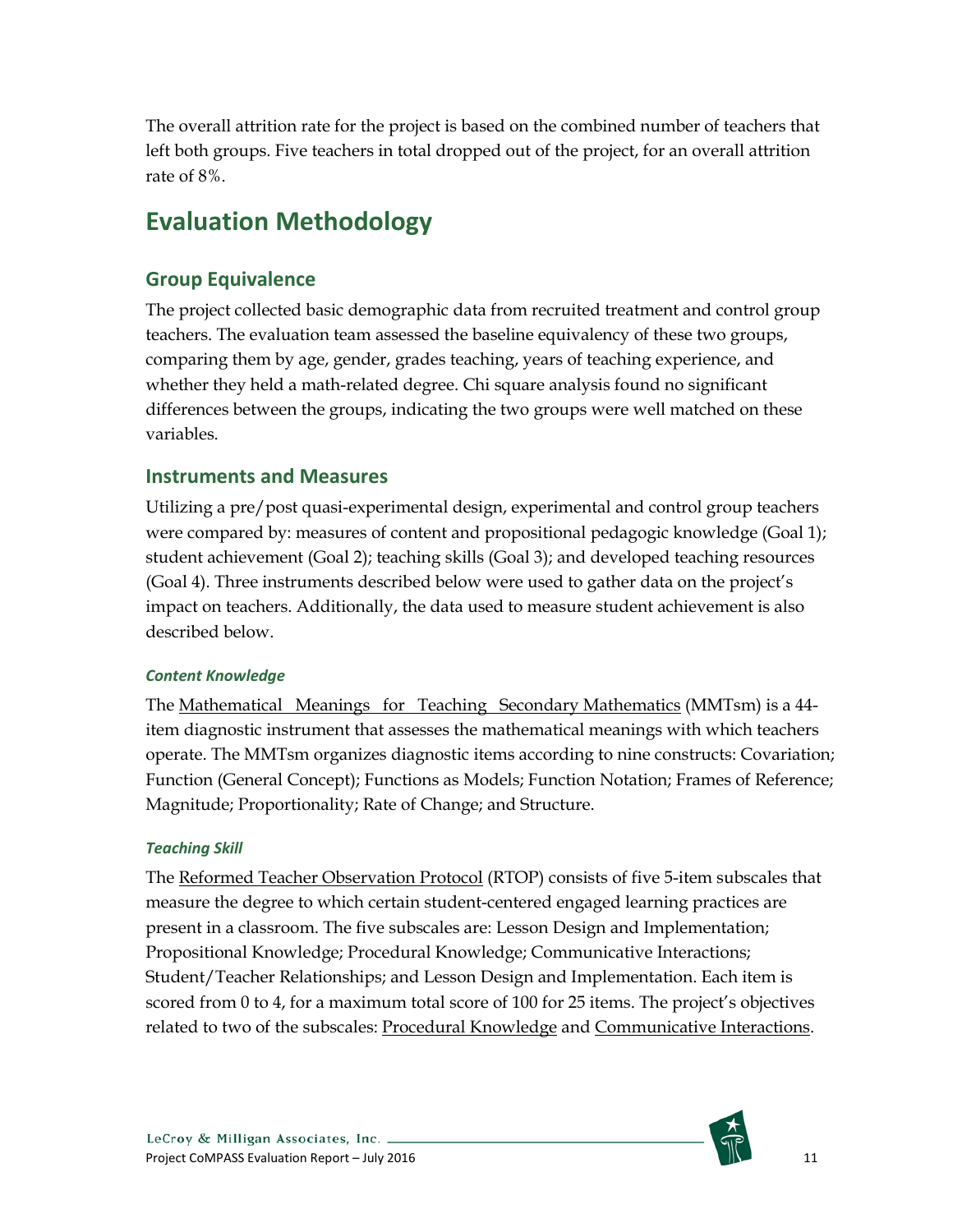The Procedural Knowledge subscale of the RTOP consists of five items:

- Students used a variety of means (models, drawings, graphs, symbols, concrete materials, manipulatives, etc.) to represent phenomena;
- Students made predictions, estimations and/or hypotheses, and devised means for testing them;
- Students were actively engaged in thought-provoking activity that often involved the critical assessment of procedures;
- Students were reflective about their learning; and
- Intellectual rigor, constructive criticism, and the challenging of ideas were valued.

The Communicative Interactions subscale of the RTOP also consists of five items:

- Students were involved in the communication of their ideas to others using a variety of means and media;
- The teacher's questions triggered divergent modes of thinking;
- There was a high proportion of student talk and a significant amount of it occurred between and among students;
- Student questions and comments often determined the focus and direction of classroom discourse; and
- There was a climate of respect for what others had to say.

#### *Participant Survey*

The project developed a survey that participants completed during the last day of professional development (this survey is available in Appendix A of this report). Areas addressed by 11 open-ended items include: use and sharing of and supported needed for implementing new teaching strategies learned; response of students to use of new teaching strategies; most useful and challenging aspects of the professional development; and suggestions for improving the professional development. Four multiple choice items examined change in teacher confidence in teaching mathematics, and satisfaction with the professional development's pacing and printed materials.

Additional teacher data for the evaluation was obtained through review of lessons developed by participants that were posted on a Google Group site started by the project.

#### *Student Achievement*

Project CoMPASS originally planned to use AzMERIT data to assess the project's impact on student achievement. However, following the completion of the project, the project's codirectors and ADE staff overseeing the MSP program collaboratively decided that AzMERIT data would not serve as an appropriate measure of student outcomes. This decision was made for several reasons. First, it was unclear whether the 2015 AzMERIT

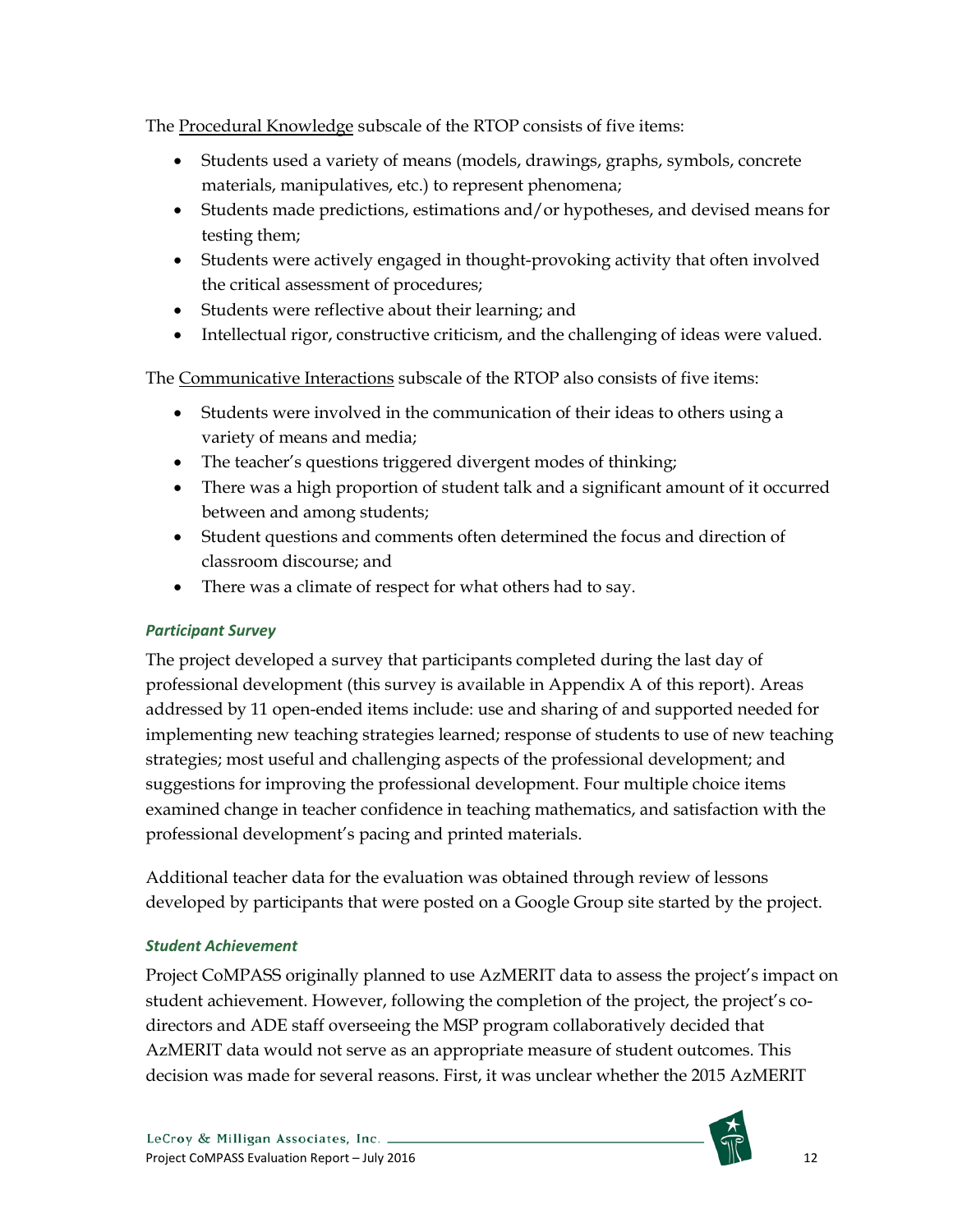was valid and reliable because it was the first time students had taken the test, which was fundamentally different from the previous state assessment (AIMS). Moreover, students at different schools took different versions of the AzMERIT, some completing a traditional paper test and others taking a computer-based version. Additionally, student motivation for the AzMERIT likely was low given that the high-stakes graduation requirement associated with the former AIMS test had been removed for AzMERIT. The fact that the 2016 scores would not be available until during the summer break, making it difficult to obtain scores from some participating districts, further supported the decision.

Instead, the project used district benchmarks to assess impact on student achievement, with each participating district having its own form of benchmark and scoring. FWUSD and SUSD used benchmarks developed in coordination with Assessment Technology Incorporated (ATI) (i.e., ATI's Galileo assessment system). The benchmarks mostly consisted of items from ATI's item bank, with a few modifications to meet each district's needs. MUSD used the second semester final exam grade as its benchmark for high school students but was unable to provide benchmark data for its junior high school students.

#### <span id="page-13-0"></span>**Data Collection**

The project's IHE instructors administered the MMTsm to both experimental and control teachers. The pre-MMTsm was administered to experimental teachers between May 6 and May 12, 2015 and to control teachers between September 1 and 14, 2015. The later period for administration to control teachers was necessary to allow for adequate recruitment for that group. All but one experimental group teachers and all but two control group teachers completed the post-MMTsm between March 3 and 8, 2016. Teachers who were not available for the early March testing dates completed the post- MMTsm between April 6 and 13, 2016.

Three members of the evaluation team participated in an ADE-sponsored RTOP training prior to launch of the project and were responsible for conducting all RTOP observations. To establish interrater reliability, soon after the training the observers as a group viewed on-line classroom videos recommended by the RTOP trainer for further RTOP practice. They compared their scoring and, through discussion, established a consensus on how items that had been scored differently should be scored to be in agreement with a scoring rubric provided by ADE. To further strengthen interrater reliability, the three observers conducted the first three observations as a group, again comparing scoring and reaching consensus on items that were scored differently.

The evaluation team conducted all pre- RTOP observations for the experimental teachers between 4/23/15 and 5/12/15. Observations for all but one of the control teachers occurred between 8/24/15 and 9/8/15, to allow for adequate recruitment for that group.

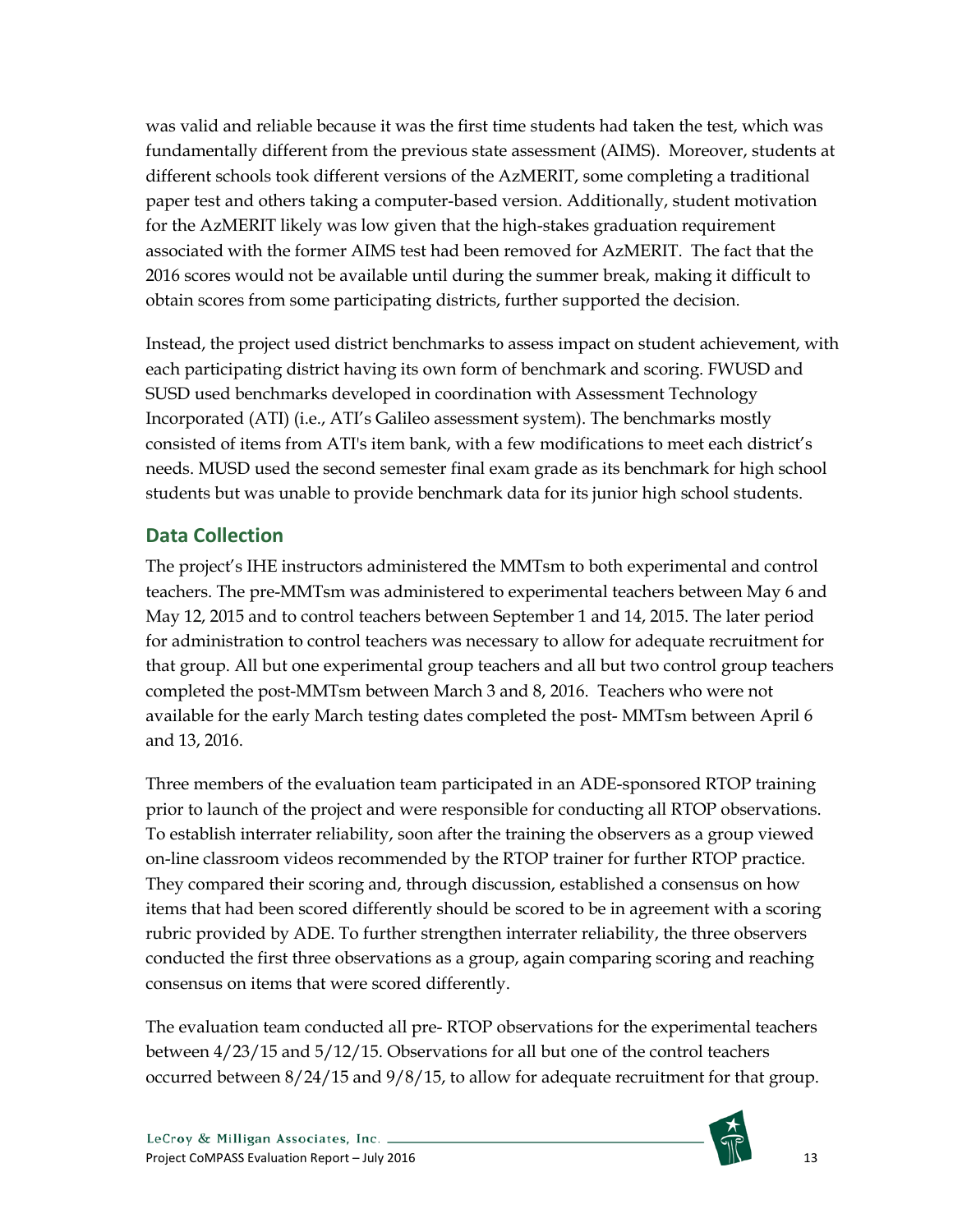One control teacher was on maternity leave for the first months of the school year and could not be observed until 11/10/15. Post- RTOP observations for experimental and control teachers occurred between 4/11/16 and 5/5/16. Due to the previously described attrition and a control teacher only teaching a computer lab during the second semester of the school year, matched pre- and post- RTOP data were available for 31 experimental group teachers and 28 control group teachers.

One of project's co-directors was responsible for obtaining student benchmark data for the current and previous academic year for students taught by experimental teachers from each of the collaborating districts.

#### <span id="page-14-0"></span>**Data Analysis**

The project's IHE instructors administered the MMTsm to all experimental and control teachers and generated raw scores for all sections of the assessment. However, full analysis of MMTsm scores is a complex process. In past years, a statistician from Arizona State University, where the MMTsm was developed, performed the analysis for all MSP projects that used this instrument. The co-principal investigators decided that it would be prudent to have the same individual do the analysis of MMTsm scores for Project CoMPASS.

The evaluation team conducted the analysis of RTOP scores. All RTOP data was imported into SPSS 22 and change scores were computed to determine whether the project objective of all experimental teachers showing a 10% increase in content knowledge was met.

The evaluation team received student benchmark data from the project's co-director in an Excel worksheet. Given the small amount of data available and the limited analysis possible, all data cleaning and data analysis were performed in Excel, rather than SPSS.

#### <span id="page-14-1"></span>**Report Structure**

Findings from this project for teachers and students are presented in separate sections. The 35-page report containing the full analysis of MMTsm results that was completed by Neil Hatfield, a statistician at the Department of Mathematical and Statistical Sciences of Arizona State University, has been submitted as an attachment to the project's APR.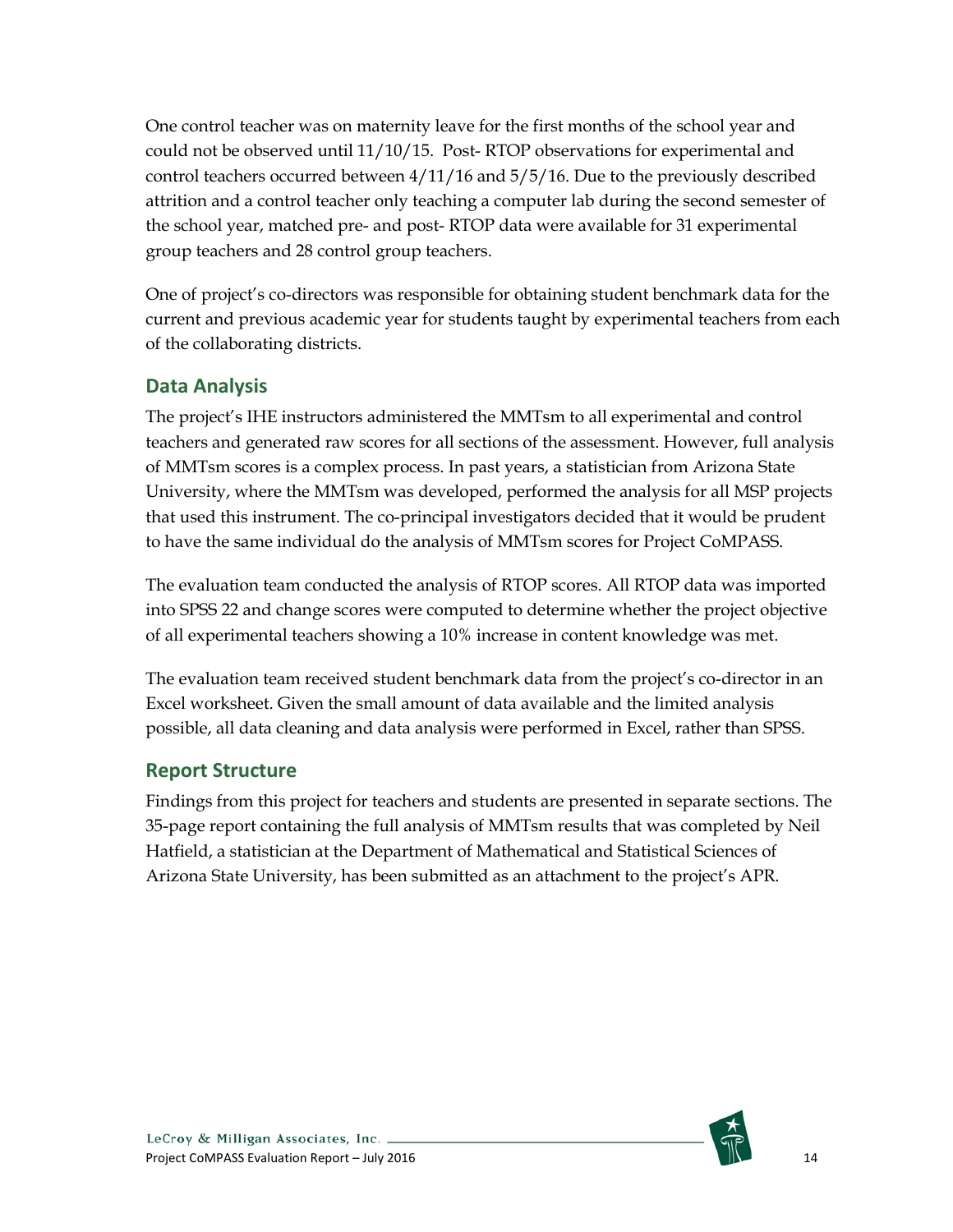# <span id="page-15-0"></span>Teacher Findings

### <span id="page-15-1"></span>**MMTsm**

The MMTsm is a 44-item diagnostic instrument that assesses the mathematical meanings with which teachers operate. To achieve the most robust analysis possible of teachers' performance on the MMTsm, the analyst created  $u^*$  scores based on the data. A  $u^*$  score is a ranking of each teachers performance on the MMTsm as compared with that of every other teacher. Analysis using standard ranking compares each participant's performance against those of other participants using only one variable. However, for the analysis of Project CoMPASS MMTsm data, items were organized into nine constructs: co-variation, function, function as model, function notation, frame of reference, magnitude, proportionality, rate of change, and structure. In this way, the analysis produced nine separate u\* scores, one for each construct, allowing a more robust comparison of teacher performance.

The project had one objective related to teacher performance on the MMTsm:

**Objective 1.1: By April 29, 2016, all participating teachers will demonstrate at least 10% growth in their mathematical content knowledge, as measured by an approved teacher content assessment (such as the Mathematical Meanings for Teaching secondary mathematics instrument, or MMTsm).**

Due to the complex nature of MMTsm scoring and analysis, comprehensive analysis of participant scores was performed by Neil Hatfield, a statistician at Arizona State University who had extensive experience with the instrument. Mr. Hatfield included in his analysis two additional participants who did not complete 90% or more of the professional development (they completed only 88%) but did have matched pre- and post- MMTsm data. His analysis showed that 61% (n=19) of the 31 teachers in the experimental group had at least a 10% change in their u\* score and that this change was statistically significant from pre to post. Thus, Project CoMPASS fell short of its target of having all participants demonstrate at least a 10% growth in their mathematical content knowledge The analysis further showed that, overall, the experimental teachers' improvement in MMTsm scores was not significantly different from that of the control group.

The external evaluator utilized the MMTsm score calculated by Mr. Hatfield to determine the percentage of teachers who completed 90% or more of the professional development who showed significant gain in their content knowledge according to MSP criteria (i.e., using MSPSTCK software). This analysis excluded teachers who completed less than 90% of the professional development. The results of this analysis by the evaluation team showed that 52% (n=15) of the 29 teachers in the experimental group who completed 90% or more

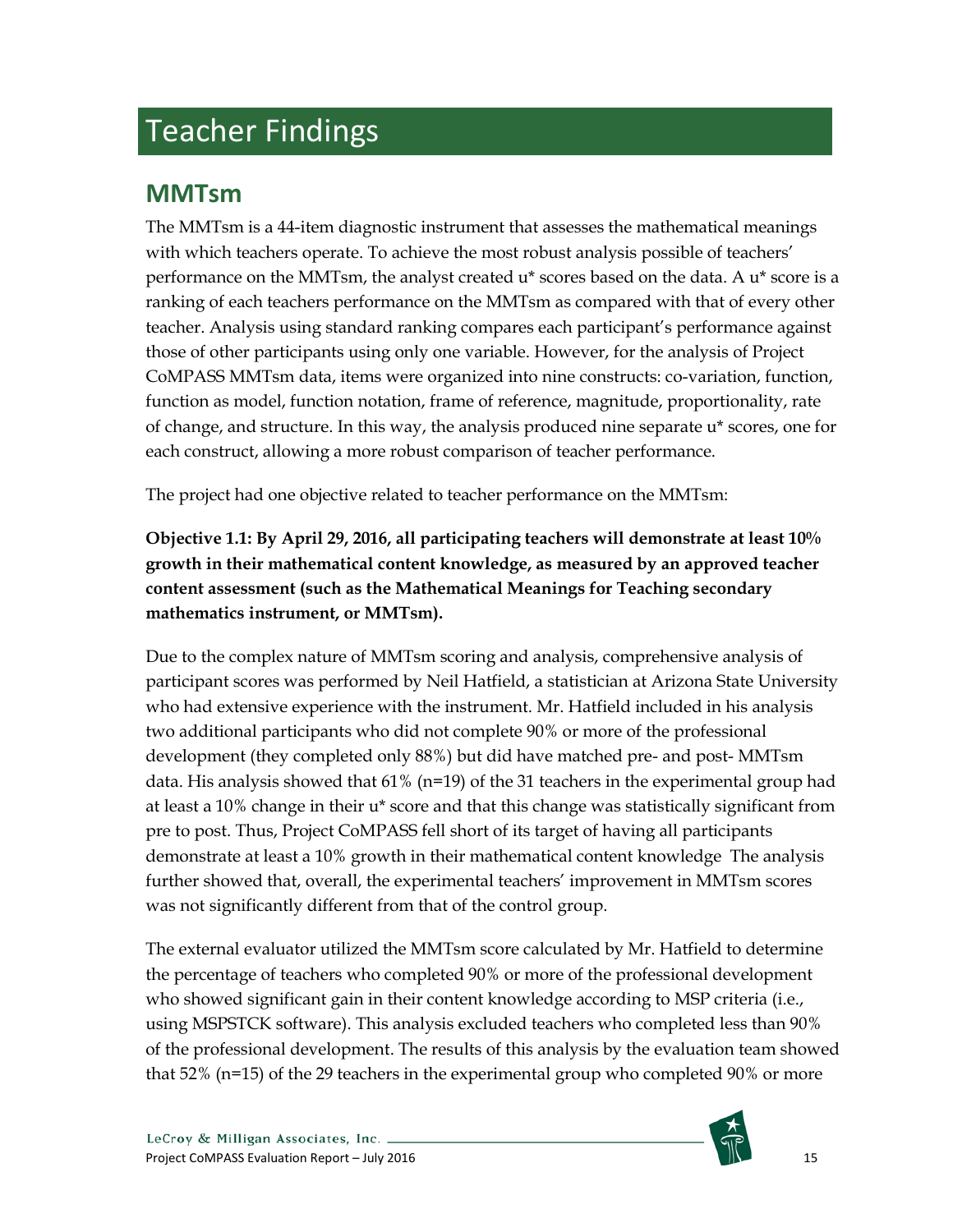of the professional development had a significant gain in their content knowledge from pre to post, which also falls short of the project's target. The complete statistical report for the MMTsm developed by Mr. Hatfield will be submitted as an attachment to the Annual Performance Report.

### <span id="page-16-0"></span>**RTOP**

The RTOP consists of five 5-item subscales that measure the degree to which certain student-centered engaged learning practices are present in a classroom. The five subscales are: Lesson Design and Implementation; Propositional Knowledge; Procedural Knowledge; Communicative Interactions; Student/Teacher Relationships; and Lesson Design and Implementation. Each of the 25 items may be scored from 0 to 4, for a maximum total score of 100.

**Objective 1.2: By April 29, 2016, all participating teachers will demonstrate at least 10% growth in their propositional pedagogic knowledge, as measured by ratings on the "Content - Procedural Pedagogic Knowledge" subscale on the Reformed Teaching Observation Protocol (RTOP).**

Analysis showed that more than half  $(58\%, n=18)$  of participating teachers achieved a 10% or greater increase in their propositional pedagogic knowledge, as measured by ratings on the Content - Procedural Pedagogic Knowledge subscale. Only 46% (n=13) of the control teachers achieved the same amount of knowledge increase on this subscale.

**Objective 3.1: By April 29, 2016, all participating teachers will demonstrate at least 10% growth in their ability to implement formative, in-class assessments and to provide appropriate instruction as measured by ratings on the "Classroom Culture - Communicative Interactions" subscale on the Reformed Teaching Observation Protocol (RTOP).**

Analysis also showed that more than half (58%, n=18) of participating teachers achieved a 10% or greater increase in their ability to implement formative, in-class assessments and to provide appropriate instruction as measured by ratings on the Classroom Culture - Communicative Interactions subscale. Only 39% (n=11) of the control teachers achieved the same amount of ability increase on the subscale.

To further inform the evaluation, the evaluation team compared experimental and control teachers' total RTOP scores. The analysis found that 65% of experimental teachers increased their total RTOP scores from pre- to post- compared to only 46% of control teachers. However, this difference was not statistically significant  $(x^{2}=1.953, df=1, p=196)$ .

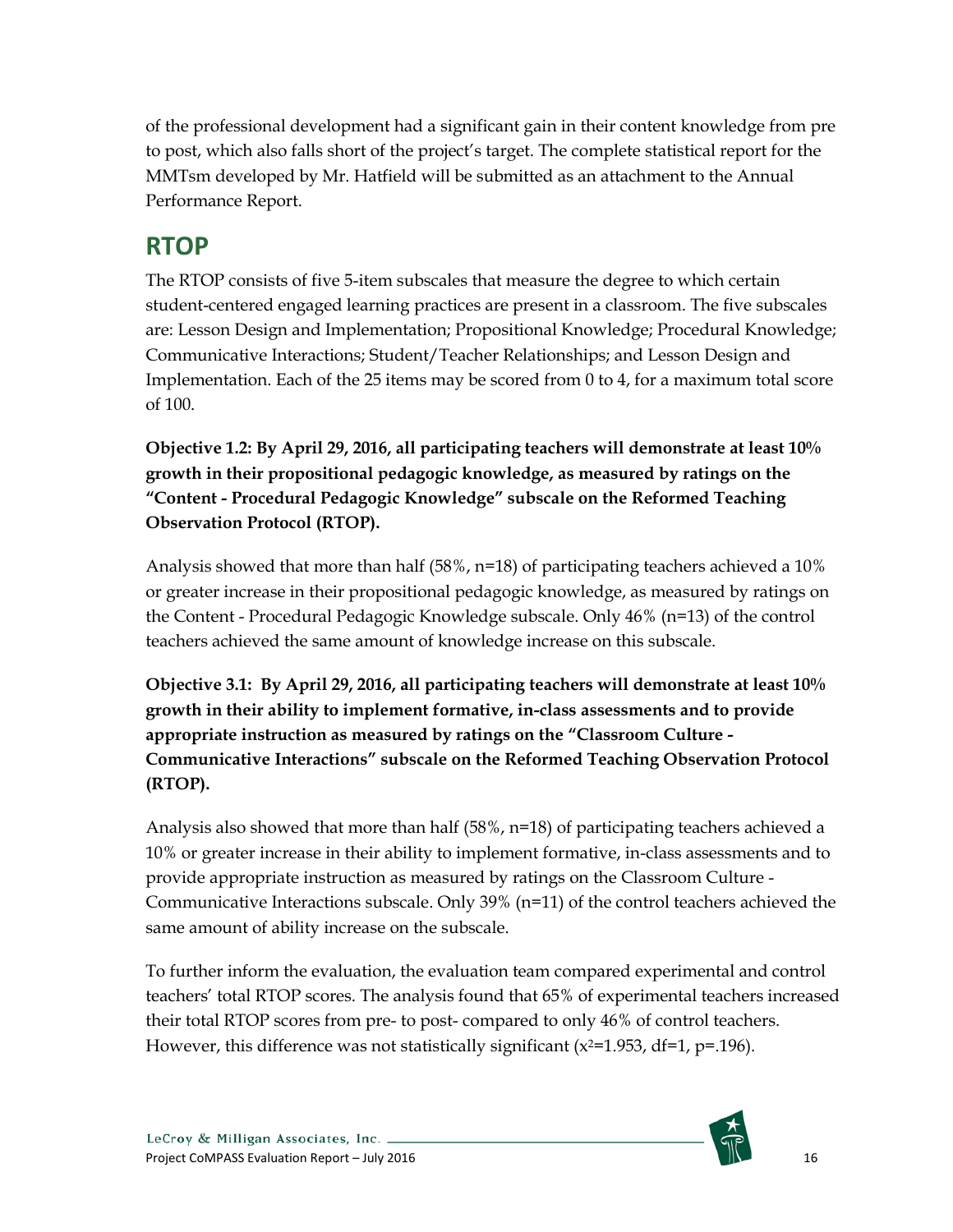### <span id="page-17-0"></span>**Use of District Benchmark Data**

Project CoMPASS has one objective related to participant review and use of district benchmark data.

#### **Objective 3.2: By April 29, 2016, all participating teachers will use district benchmark assessment results to adjust curriculum and instruction.**

Limited information is available about the teachers' use their respective district's student benchmark data to adjust curriculum and instruction. FWUSD's middle school and high school math departments, which included all Project CoMPASS participants, met following each round of benchmarks to analyze results and determine next steps. However, teachers made limited adjustments to their curricula and instruction due to a sense of urgency to move forward with completing those curricula. Additionally, students did not perceive a purpose for the benchmark tests given that teachers did not use the outcomes to drive instruction, nor did the tests count toward students' grades. As a result, students underperformed in the assessments. Data are not available on how SUSD and MUSD participants made use of district benchmark data.

### <span id="page-17-1"></span>**Development of Teaching Resources**

One of the project's objectives tasked participants with developing professional development resources to be shared online with other educators.

**Objective 4.1: By April 29, 2016, all participating teachers will have developed supporting activities, lessons, and formative assessments congruent to the mathematical content addressed throughout the professional development; each participating grade level or course will have developed at least 10 lessons and supporting assessments and posted all resources in a shared online environment.**

Participants worked in grade level or course groupings during professional development sessions to create a total of 50 lessons. One the IHE instructors posted the lessons developed in an online Google Group shared website. Exhibit 3 shows the breakdown of the lessons developed.

| <b>Grade or Subject of Lessons</b> | <b>Number of Lessons</b> |
|------------------------------------|--------------------------|
| Grade 7                            | 8                        |
| Grade 8                            | 11                       |
| Algebra 1                          | 10                       |
| Geometry                           | 10                       |
| Algebra 2/Pre-calculus             | 11                       |

<span id="page-17-2"></span>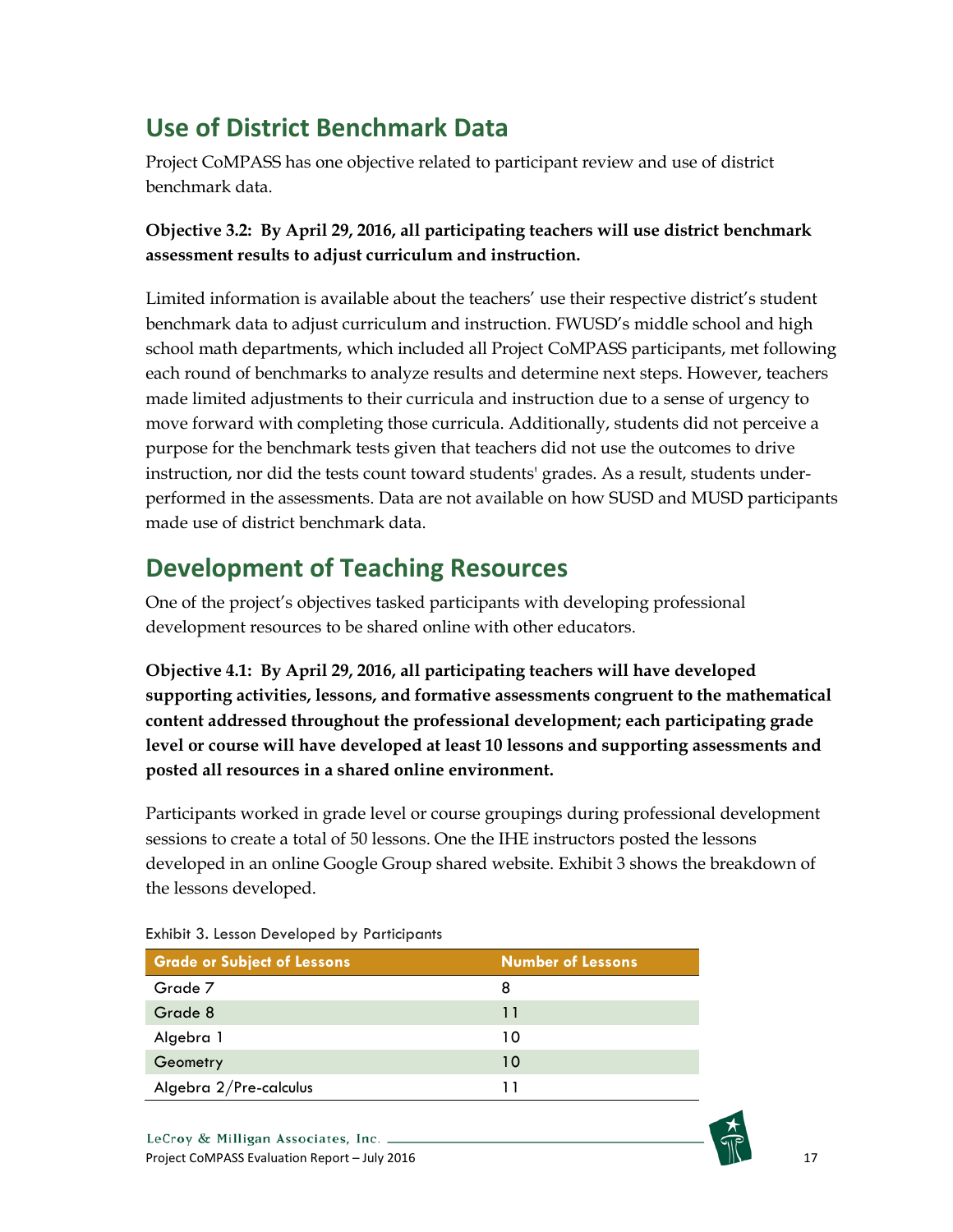### <span id="page-18-0"></span>**Application of New Pedagogical Strategies**

Qualitative data about the project's impact on teachers' classroom practice was available from a project-developed survey that teachers completed at the last session of professional development. The survey included a question that asked teachers to identify the instructional strategies learned during the professional development that they had already implemented in their classroom. Responses to the open-ended question show that by the last session of the professional development in February 2016, teachers were already applying a range of teaching strategies they had learned during Project CoMPASS. The following are some representative responses.

- Task cards to introduce/expand topics in the classroom. Importance of wait time, random selection, 4 square to help all types of learners.
- Giving students time to struggle with a math problem. One really good problem is better than 10 problems.
- Most of what I have used is the exploration type of lesson strategy. I have also used multiple brainstorming strategies to start lessons depending on the level of student. Many of the formative assessments.
- Project CoMPASS has helped me take my lesson plans to a new level of thinking. Aside from implementing more formative assessments I have created my lesson plans to focus on higher level thinking.
- I learned to allow students to struggle and fail on their way to understanding the content being taught in the classroom. I also learned ways to combine topics together to make the lesson more in-depth.
- Small group/big group discussions. Giving students a chance to brainstorm ideas in a smaller setting and then comparing it to all ideas.
- I have students collaborating more. Use more open ended type of problems than I used to and have my students explain what they were thinking more often than I did before.
- Choices on problems based on difficulty level. More group/partner exploration before starting a lesson.
- More think time. More exploratory time. Better leading questions.

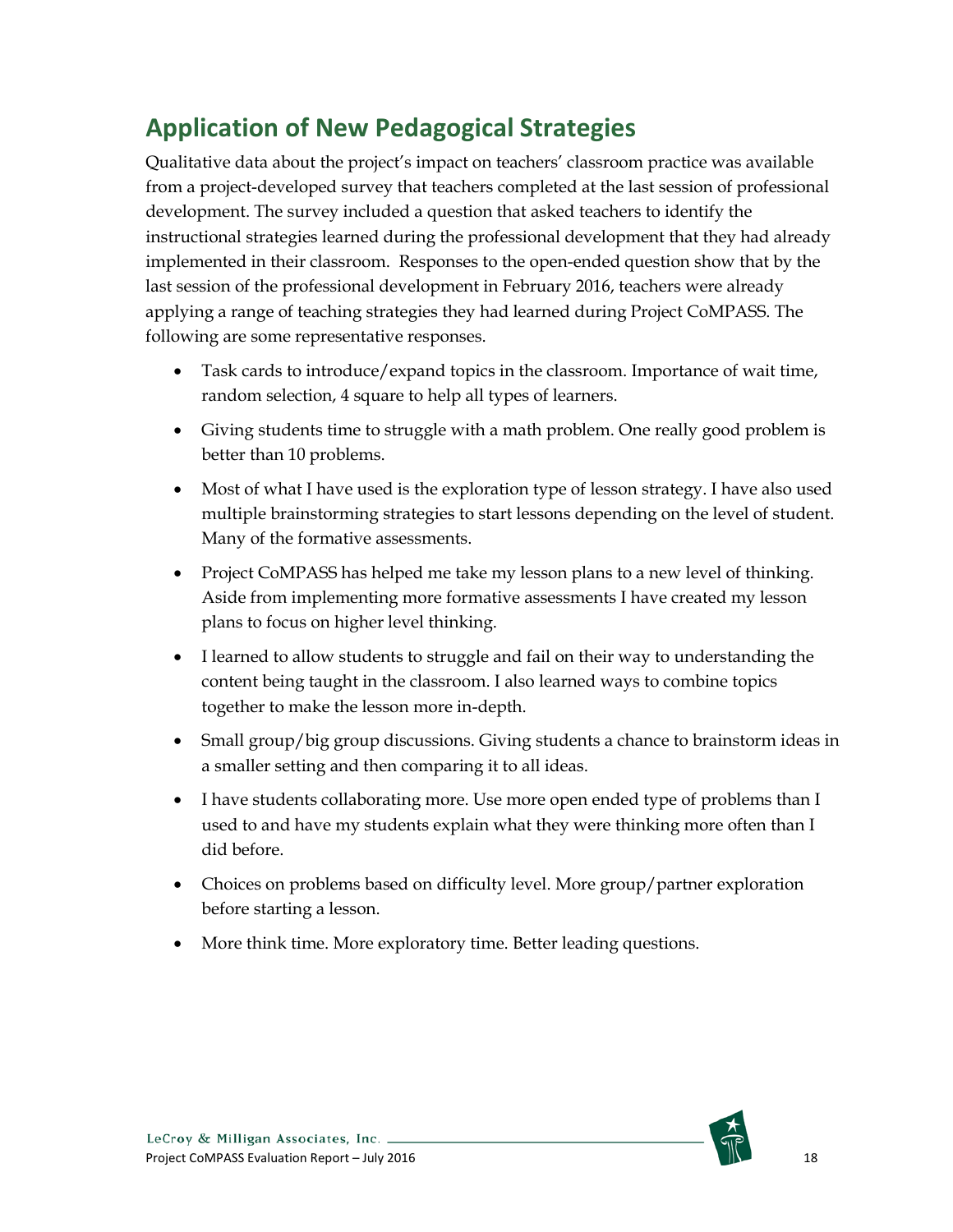# <span id="page-19-0"></span>Student Findings

As noted above, the Project CoMPASS co-directors and ADE staff overseeing the MSP program decided for a number of reasons that AzMERIT data would not serve as an appropriate measure of student outcomes (Objective 2.1). Therefore, the only quantitative measure of the project's impact on student achievement are district benchmark data.

### <span id="page-19-1"></span>**District Benchmarks**

Project CoMPASS teachers taught a total of 3,221 students in the 2015-2016 school year, 1,920 middle school students and 1,301 high school students. The project used district benchmarks for assessing the impact of the project on student achievement, with each participating district having its own form of benchmark and scoring. FWUSD and SUSD used benchmarks developed in coordination with Assessment Technology Incorporated (ATI) (i.e., ATI's Galileo assessment system). The benchmarks mostly consisted of items from ATI's item bank, with a few modifications to meet each district's needs. MUSD used the second semester final exam grade as its benchmark for high school students but was unable to provide benchmark data for its junior high school students. The project had one objective related to the district benchmarks:

#### **Objective 2.2: By April 29, 2016, students in participating teachers' classrooms will demonstrate a 10% increase in the percentage who score proficient (Meets or Exceeds) on 2016 district/school benchmark assessments compared to 2015 benchmark assessments.**

Only aggregate student data was available for each subject they taught in 2015 or 2016 (i.e., the average score for all students taught, per teacher and by subject). Therefore, the evaluation is unable to determine if there was a change in the percentage of students who scored proficient on the benchmarks. Only experimental teachers for whom there were 2015 and 2016 benchmark scores for the same subject were included in the analyses  $(N=20)$ . Some teachers have student benchmark data for more than one subject. FWUSD and SUSD benchmark data for both junior high school and high school students are the percentage of correct answers on district-wide standardized exams. The MUSD benchmark for high school students is the grade on the Semester 2 final exam (MUSD did not provide middle school data.) Given such differentiation in benchmarks the findings are reported for each district separately. Moreover, data is displayed by subject to further identify differences in the impact of the professional development. These results do not support a finding that the professional development contributed to increases in student benchmark scores (see Exhibits 4-6). However, analyses for this outcome were limited by lack of 2015 and/or 2016 data for some teachers who received the professional development. For example, not all of

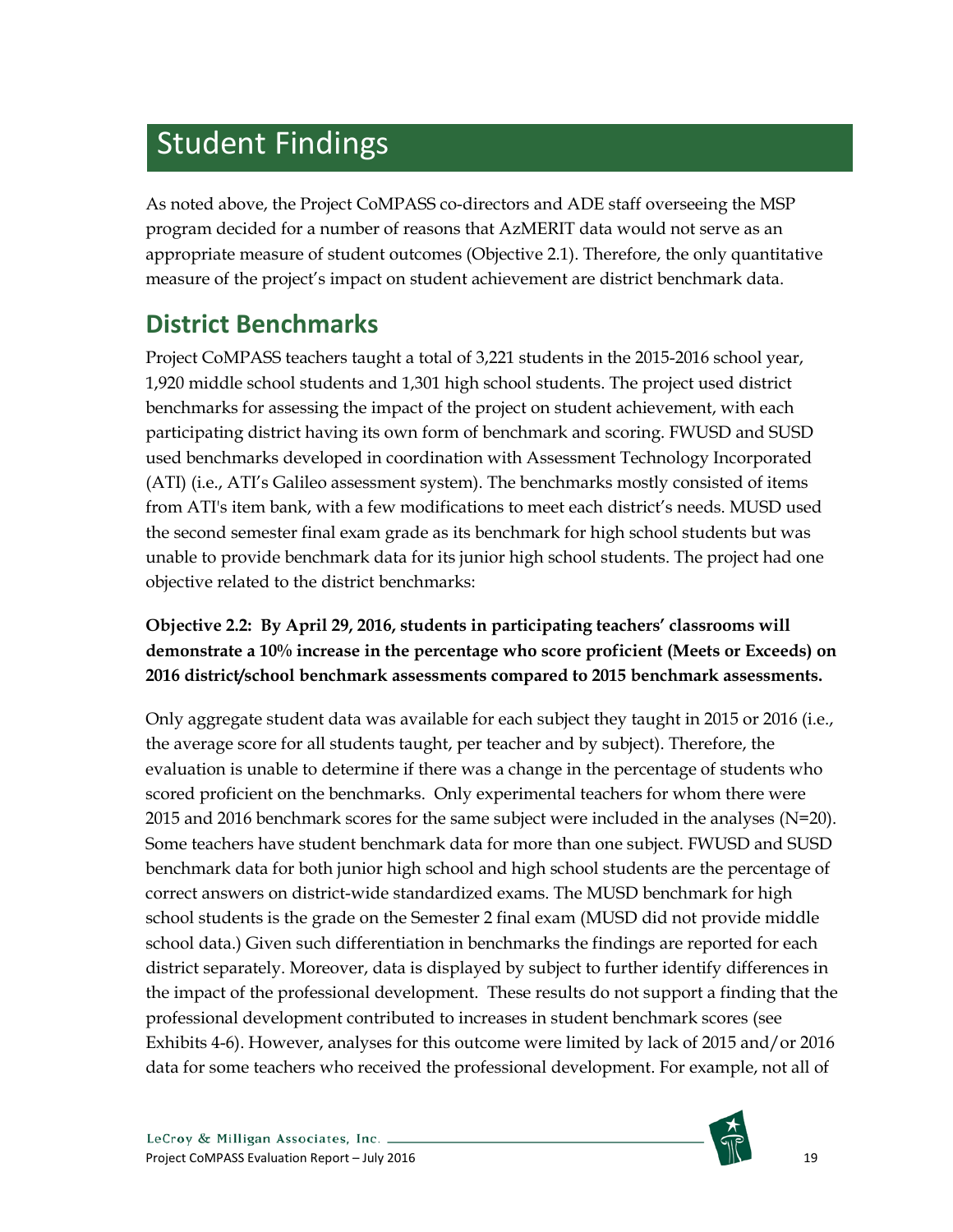the teachers taught the same subject in both years. Furthermore, it is important to note that benchmark scores for the two years are for different groups of students.

<span id="page-20-0"></span>

| <b>Subject</b> | <b>Number of Teachers with</b><br>2015 and 2016 Student<br><b>Benchmark Data</b> | <b>Number of Teachers Whose</b><br><b>Students Showed a 10%</b><br><b>Increase on District Benchmark</b> |
|----------------|----------------------------------------------------------------------------------|----------------------------------------------------------------------------------------------------------|
| Math 7         |                                                                                  |                                                                                                          |
| Math 8         |                                                                                  |                                                                                                          |
| Algebra        |                                                                                  |                                                                                                          |
| Geometry       |                                                                                  |                                                                                                          |
| Algebra II     |                                                                                  |                                                                                                          |

(n=11)

#### <span id="page-20-1"></span>Exhibit 5. MUSD Participants' Student Benchmark Change

| <b>Subject</b>  | <b>Number of Teachers with</b><br><b>2015 and 2016 Student</b><br><b>Benchmark Data</b> | <b>Number of Teachers Whose</b><br>Students Showed a 10%<br><b>Increase on District Benchmark</b> |
|-----------------|-----------------------------------------------------------------------------------------|---------------------------------------------------------------------------------------------------|
| Algebra         |                                                                                         |                                                                                                   |
| Geometry        |                                                                                         |                                                                                                   |
| Trigonometry    |                                                                                         |                                                                                                   |
| <b>Calculus</b> |                                                                                         |                                                                                                   |

 $(n=4)$ 

#### <span id="page-20-2"></span>Exhibit 6. SUSD Participants' Student Benchmark Change

| <b>Subject</b> | <b>Number of Teachers with</b><br><b>2015 and 2016 Student</b><br><b>Benchmark Data</b> | <b>Number of Teachers Whose</b><br>Students Showed a 10%<br><b>Increase on District Benchmark</b> |
|----------------|-----------------------------------------------------------------------------------------|---------------------------------------------------------------------------------------------------|
| Math 7         |                                                                                         |                                                                                                   |
| Math 8         |                                                                                         |                                                                                                   |
| Algebra        |                                                                                         |                                                                                                   |
| Geometry       |                                                                                         |                                                                                                   |

(n=5)

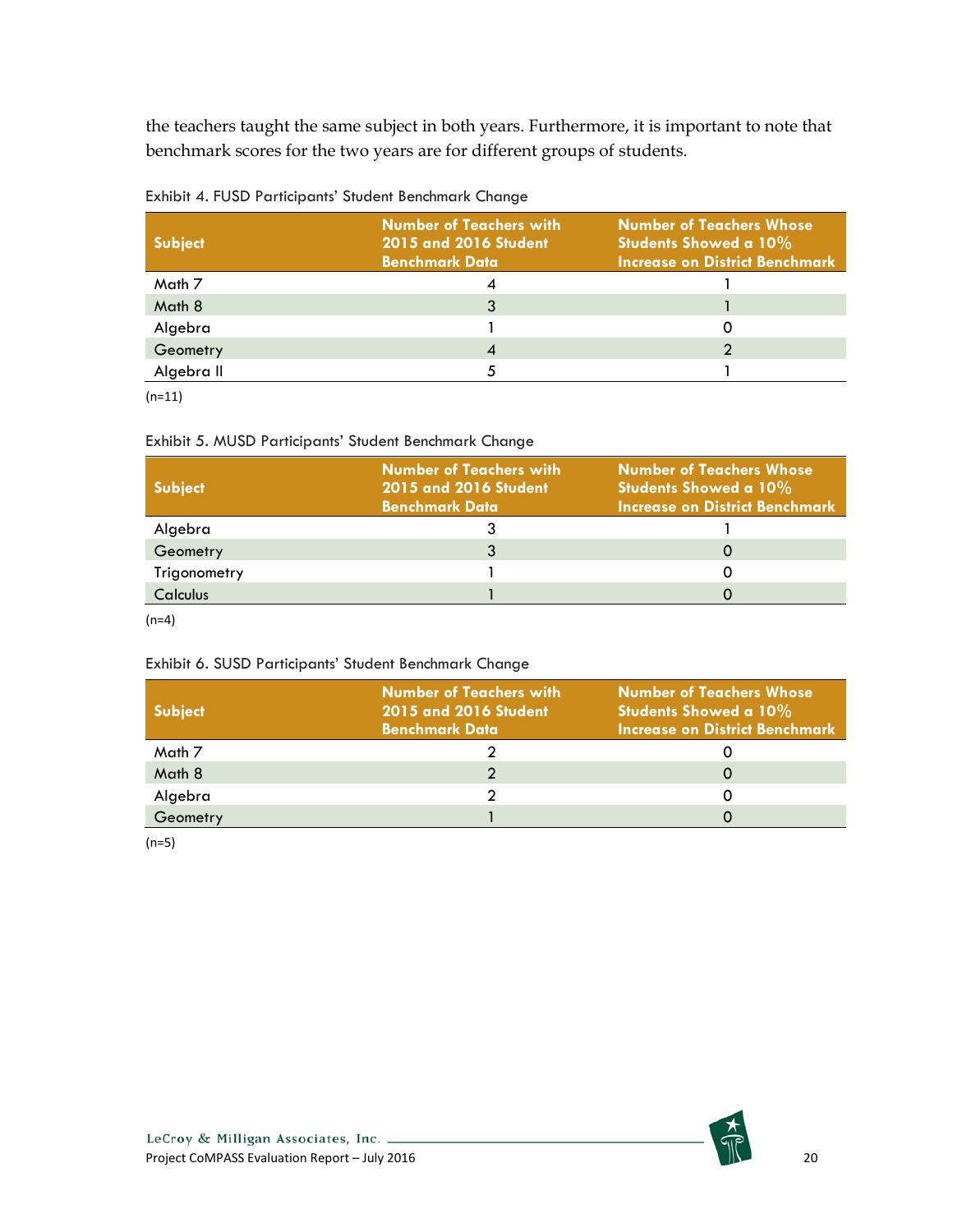### <span id="page-21-0"></span>**Teacher Perceptions of Student Reaction to Use of New Instructional Strategies**

Qualitative data from the Participant Survey serves as another source of information on how the project impacted students. The survey asked teachers to describe how their students had reacted to their use of new instructional strategies learned during Project CoMPASS. Responses indicate that many students found the new teaching strategies used by their teachers to be challenging; however, in some classrooms students were becoming more engaged and having more fun with lessons. The following are some representative responses:

- They are willing to try more. They have more confidence in math.
- They have come to be more comfortable with new strategies and sometimes push me to use those strategies when I am not using them. They seem to have more fun at times when I use the exploration especially. Brainstorming sometimes takes more push but once also going they have lots of fun.
- The students were EXTREMLY frustrated with my refusal to give them the answers. My students got into the discovery strategy and even researched to ensure the answer was correct.
- I wouldn't say all students but I am seeing more willingness for the students to come up and explain their math thinking and the class being supportive in everyone learning.
- They dig deeper for answers because they know I will not just give them the answer.
- So-so. I teach at-risk students so the "perseverance" aspect is lacking. They do like the "I don't know…yet" that I've taken because they know they can't get out of answering.
- My students do not enjoy the struggle and failure that has occurred. However, it has allowed them to find the importance of trying to solve problems using what they can bring to the table.
- Most of the students are open to new strategies. However, they struggle with basic math skills and motivation. So it is important to find ways to keep them excited about learning math.
- They realize it is okay to struggle with math and not give up (they still want to give up easily).

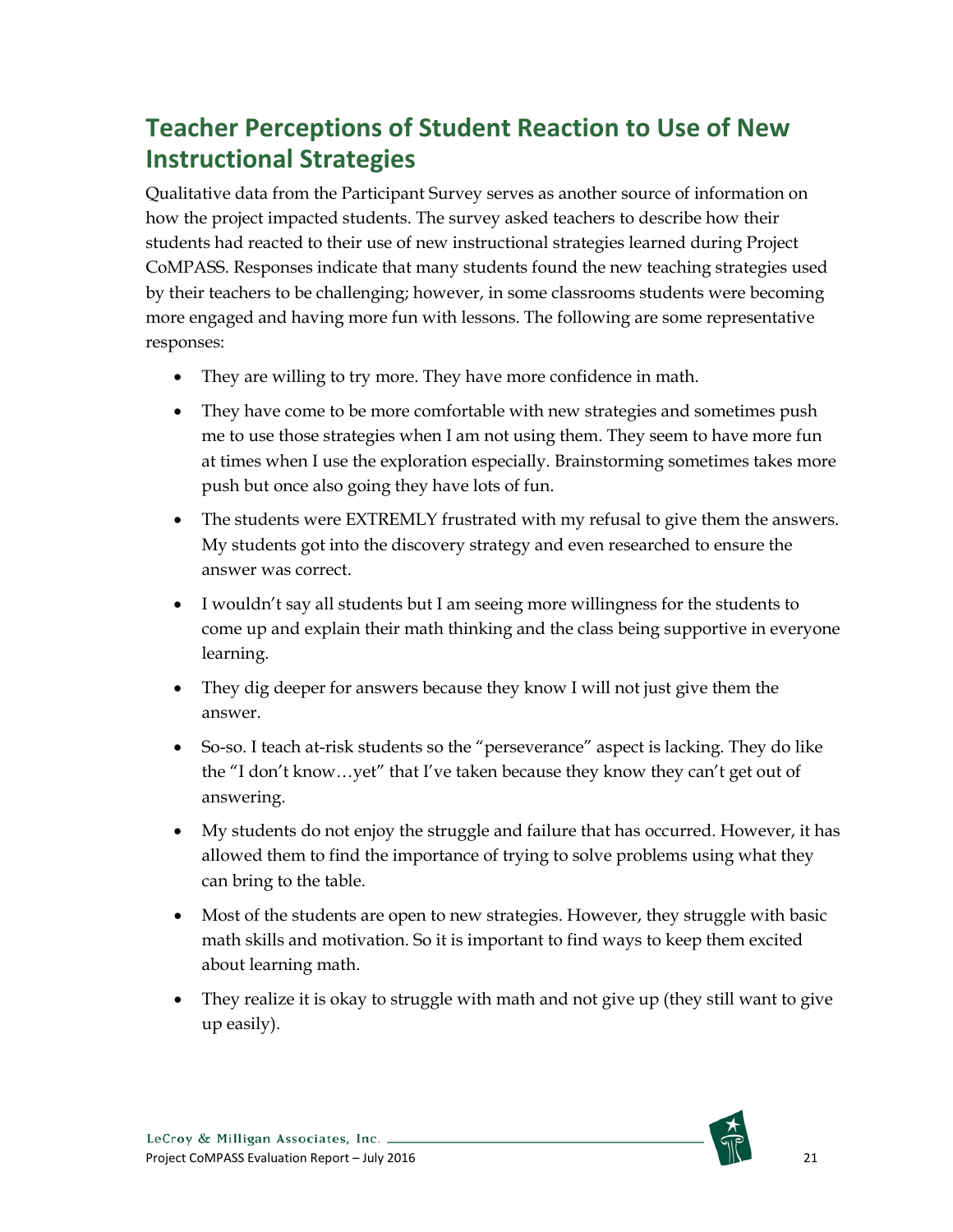- Strategies involving open-ended questions has been extensively used, which has allowed resource students the opportunity to listen to their own reasoning and revise it as needed.
- Most of my students have responded to the new strategies. My class has a multitude of SPED and ELL students that have a hard time just trying to figure out what is being asked.
- Everything I've used so far my students have responded to positively. Some types of assessments have been tricky to implement but eventually something beneficial is able to be drawn from the attempt.

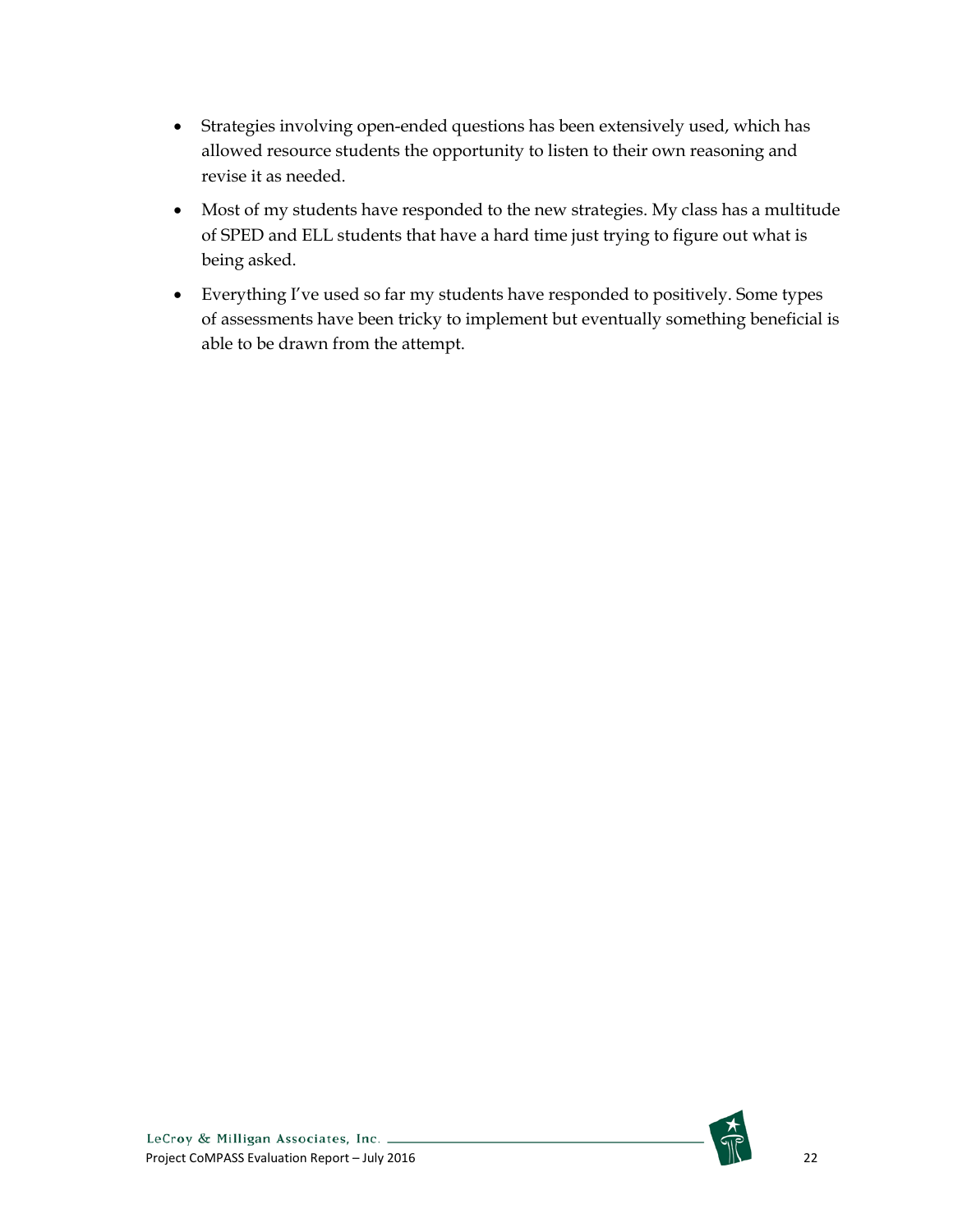# <span id="page-23-0"></span>Appendix A

| <b>Project Compass Participant Survey</b>                                                                                                                                                                                                                                                                                                                                            |
|--------------------------------------------------------------------------------------------------------------------------------------------------------------------------------------------------------------------------------------------------------------------------------------------------------------------------------------------------------------------------------------|
| Dear Project Compass Participant,                                                                                                                                                                                                                                                                                                                                                    |
| Thank you for your participation in the project. We would appreciate your feedback on the<br>impact of the project and your satisfaction with the project. This information will help us in<br>reporting to our funder and in designing future professional development opportunities for<br>teachers. If you need more room for any answers, please use the other side of the page. |
| 1. What instructional strategies from the professional development you received through<br>Project Compass have you already implemented in your classroom?                                                                                                                                                                                                                           |
| 2. What instructional strategies that you learned from the professional development but<br>have not used in the classroom do you plan to use in the future?                                                                                                                                                                                                                          |
| 3. How have your students responded to your use of new instructional strategies learned<br>during Project Compass?                                                                                                                                                                                                                                                                   |
| 4. What do you see as the challenges to implementing what you learned in the professional<br>development in your classroom?                                                                                                                                                                                                                                                          |
| 5. What kinds of support will enable you to implement what you have learned during<br>Project Compass?                                                                                                                                                                                                                                                                               |
| Please also answer the questions on the other side of this page.                                                                                                                                                                                                                                                                                                                     |

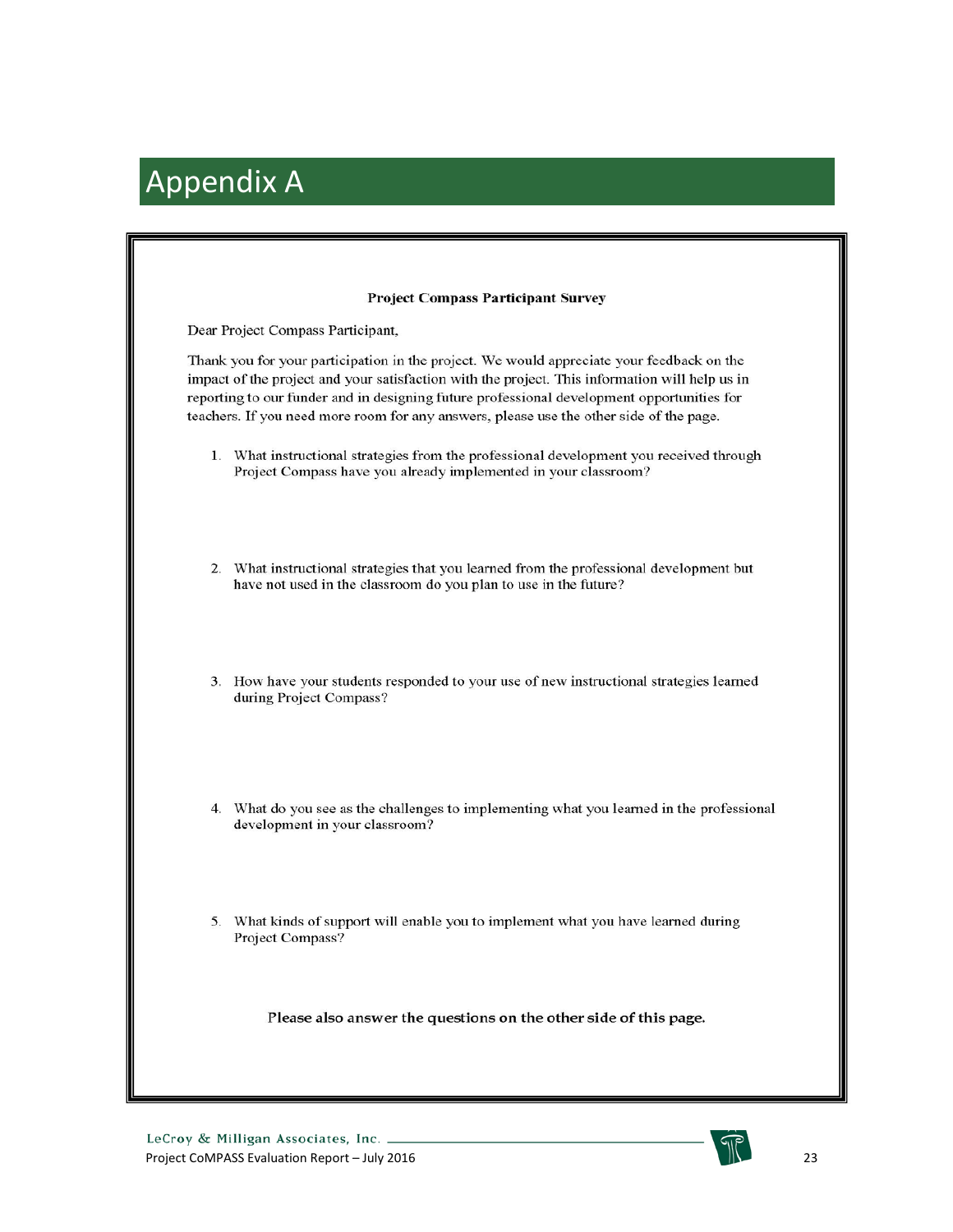| 6. When you think about your mathematic learning during Project Compass, what was most<br>significant?                                                                                                                    |
|---------------------------------------------------------------------------------------------------------------------------------------------------------------------------------------------------------------------------|
| 7. When you think about your pedagogical learning during Project Compass, what was most<br>significant?                                                                                                                   |
| 8. What was the most difficult part of the professional development for you?                                                                                                                                              |
| 9. How could the instructors improve future professional development similar to Project<br>Compass?                                                                                                                       |
| 10. Have you had the opportunity to share some of what you learned during Project Compass<br>with teachers who are not participating? If so, what did you share and in what setting (an<br>in-service, over lunch, etc.)? |
| 11. Would you recommend participation in professional development like Project Compass<br>to other mathematics teachers? If yes, why? If no, why not?                                                                     |
| Please also answer the questions on the next page.                                                                                                                                                                        |